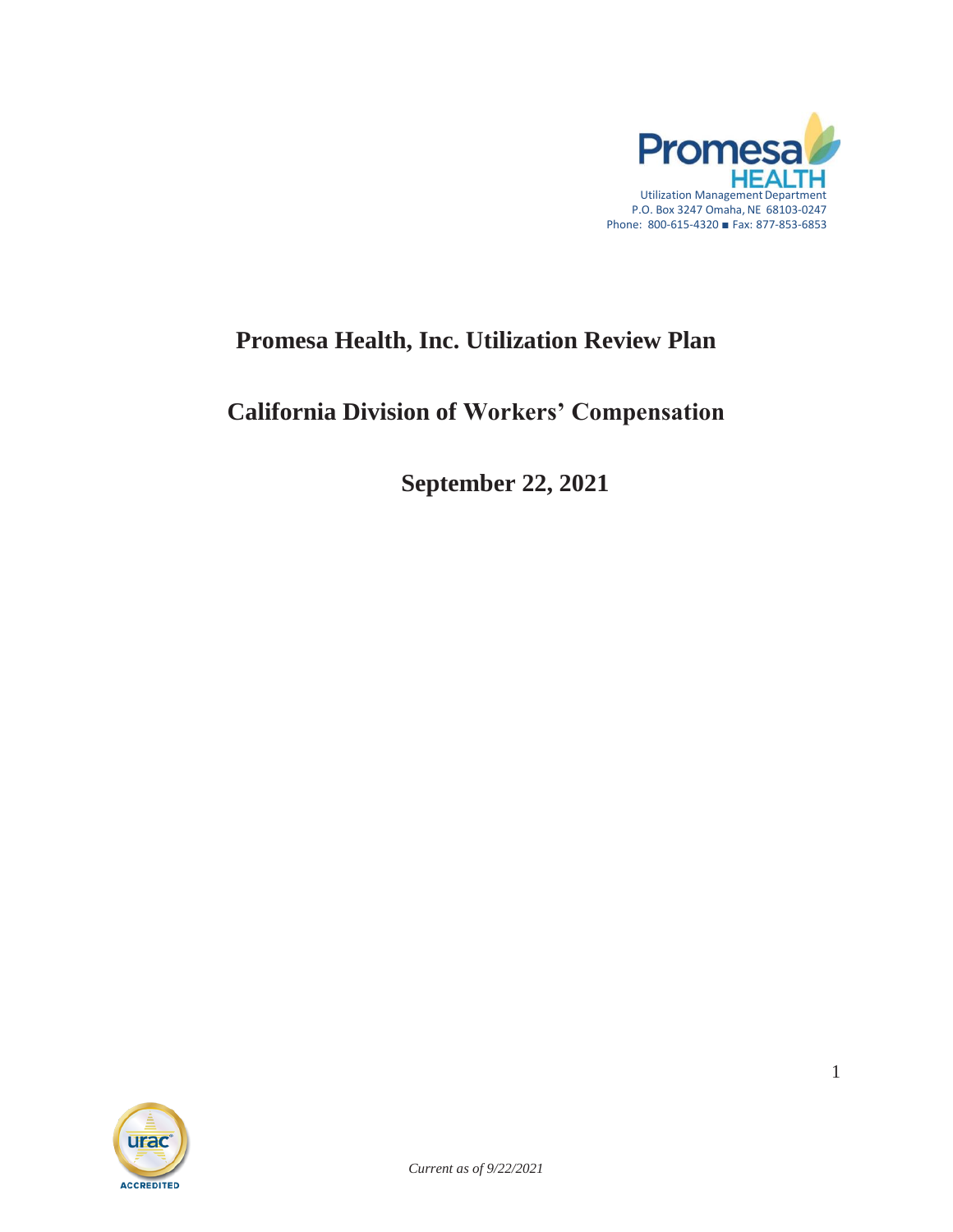# **Table of Contents**

| I.          | <b>General Definitions</b>                                              |    |
|-------------|-------------------------------------------------------------------------|----|
| II.         | Promesa Health, Inc. Utilization Review Plan Overview                   | 6  |
|             | <b>Introduction</b><br>$\bullet$                                        | 6  |
|             | <b>Executive Summary</b><br>$\bullet$                                   | 6  |
|             | <b>Medical Director</b><br>$\bullet$                                    | 7  |
|             | Program<br>$\bullet$                                                    | 7  |
|             | <b>Hours of Operations</b><br>$\bullet$                                 | 7  |
|             | <b>Physician Reviewer</b><br>$\bullet$                                  | 7  |
|             | <b>Non-Physician Reviewer</b><br>$\bullet$                              | 8  |
|             | <b>UM Personnel</b><br>$\bullet$                                        | 8  |
| Ш.          | <b>UM Process</b>                                                       | 11 |
|             | <b>Receipt of Request for Medical Treatment</b><br>$\bullet$            | 11 |
|             | <b>Description of UM Process</b><br>$\bullet$                           | 11 |
|             | <b>UM Process for Requests that Lack Information</b><br>$\bullet$       | 13 |
|             | <b>Time Extension Physician Peer Determination</b><br>$\bullet$         | 14 |
|             | <b>Process for Time Extension Notification</b><br>$\bullet$             | 14 |
| IV.         | <b>Types of Review</b>                                                  | 16 |
|             | <b>Prospective Review Process</b><br>$\bullet$                          | 16 |
|             | <b>Concurrent Review Process</b><br>$\bullet$                           | 16 |
|             | <b>Expedited Review Process</b><br>$\bullet$                            | 16 |
|             | <b>Retrospective Review Process</b><br>$\bullet$                        | 16 |
| $V_{\cdot}$ | <b>Treatment Guidelines</b>                                             | 17 |
| VI.         | <b>Determination Notification Process</b>                               | 18 |
|             | <b>Notification of Authorization Determination Process</b><br>$\bullet$ | 18 |
|             | <b>Notification of Adverse Determination Process</b><br>$\bullet$       | 18 |
|             | <b>Optional Internal Appeals Process</b><br>$\bullet$                   | 19 |
|             | <b>Adverse Determination Timeframe Duration</b>                         | 20 |
| VII.        | <b>Confidentiality and Security</b>                                     |    |
| VIII.       | <b>Electronic Reporting to the State</b><br>22                          |    |
| IX.         | 23<br><b>Conclusion</b>                                                 |    |

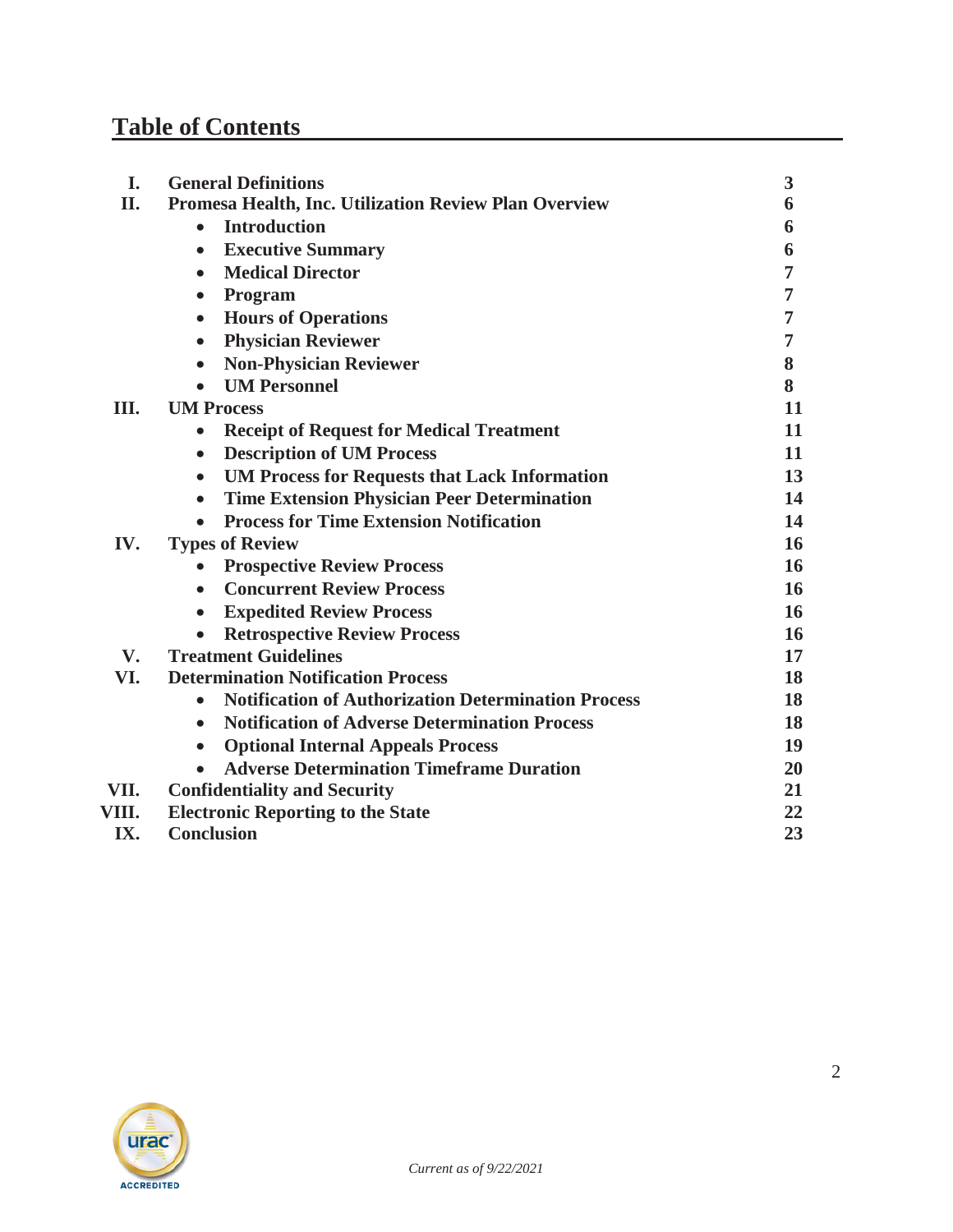## <span id="page-2-0"></span>**I. General Definitions**

- 1. ACOEM Practice Guidelines- the American College of Occupational and Environmental Medicine's Occupational Medicine Practice Guidelines, Second Edition.
- 2. Authorization- means assurance that appropriate reimbursement will be made for an approved specific course of proposed medical treatment to cure or relieve the effects of the industrial injury pursuant to Section 4600 of the Labor Code, subject to the provisions of Section 5402 of the Labor Code, based on either a completed "Request for Authorization," DWC Form RFA, as contained in California Code of Regulations, title 8, section 9785.5, or a request for authorization of medical treatment accepted as complete by the claims administrator under section  $9792.9.1(c)(2)$ , that has been transmitted by the treating physician to the claims administrator. Authorization shall be given pursuant to the timeframe, procedure, and notice requirements of California Code of Regulations, title 8, section 9792.9.1, and may be provided by utilizing the indicated response section of the "Request for Authorization," DWC Form RFA if that form was initially submitted by the treating physician.
- 3. Claims Administrator-a self-administered workers' compensation insurer, subject to Labor code section 4610. The claims administrator may utilize an entity contracted to conduct its utilization review responsibilities.
- 4. Concurrent Review- means utilization review conducted during an inpatient stay.
- 5. Course of Treatment- means the course of medical treatment set forth in the treatment plan contained on the "Doctor's First Report of Occupational Injury or Illness," Form DLSR 5021, or on the "Primary Treating Physician's Progress Report," DWC Form PR-2, as contained in section 9785.2 or in narrative form containing the same information required in the DWC Form PR-2.
- 6. Denial- means a decision by a physician reviewer that the requested treatment or service is not authorized.
- 7. Dispute Liability- means an assertion by the claims administrator that a factual, medical, or legal basis exists that precludes compensability on the part of the claims administrator for an occupational injury, a claimed injury to any part or parts of the body, or a requested medical treatment.
- 8. Emergency Health Care Services- means health care services for a medical condition manifesting itself by acute symptoms of sufficient severity such that the absence of immediate medical attention could reasonably be expected to place the patient's health in serious jeopardy.
- 9. Expedited- means utilization review conducted when the injured worker's condition is such that the injured worker faces an imminent and serious threat to his/her health, including, but not limited to, the potential loss of life, limb, or other major bodily function, or the normal timeframe for the decision-making process would be detrimental to the injured worker's life or health or could jeopardize the injured worker's permanent ability to regain maximum function.
- 10. Expert Reviewer- means a medical doctor, doctor of osteopathy, psychologist, acupuncturist, optometrist, dentist, podiatrist, or chiropractic practitioner licensed by any

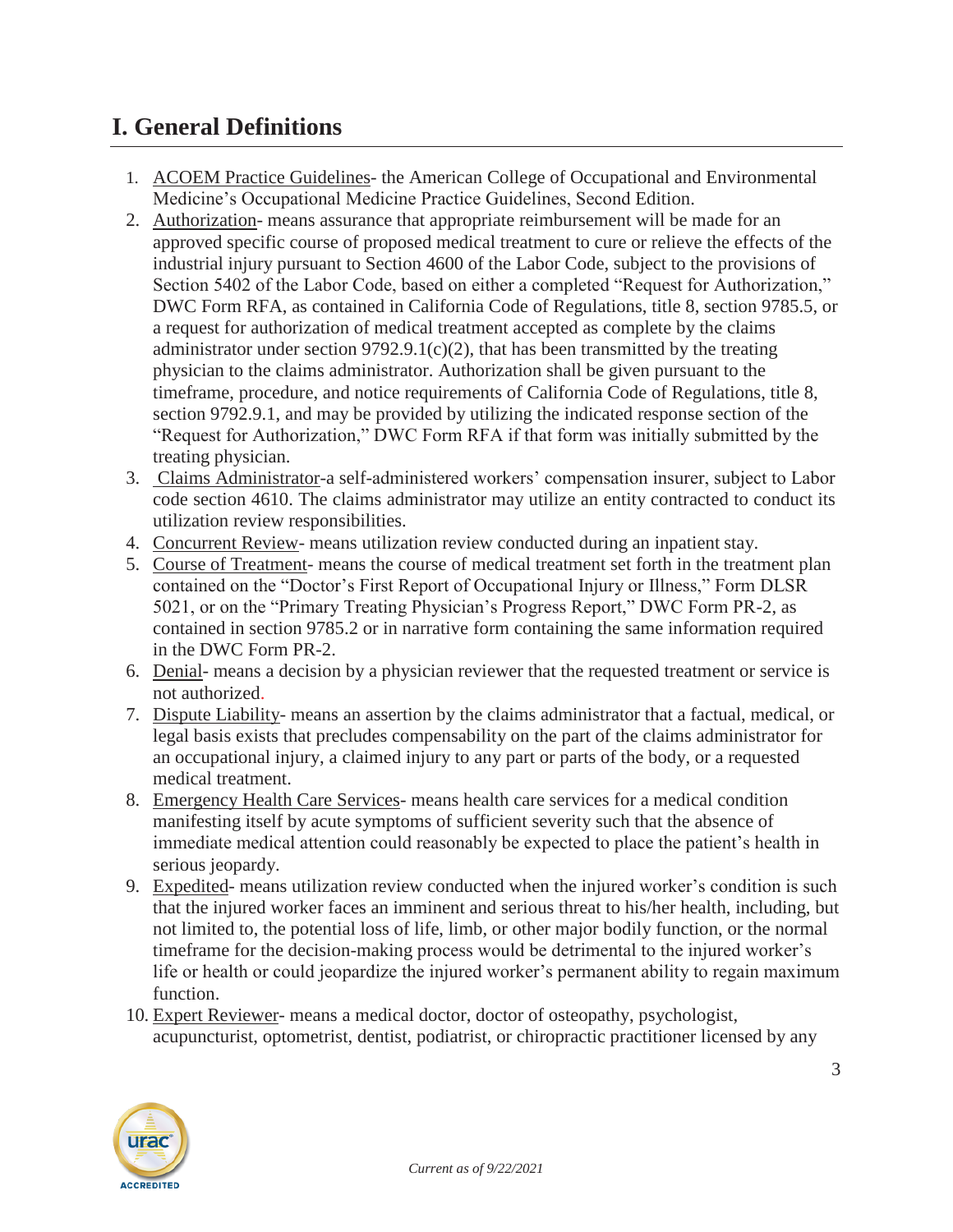state or the District of Columbia, competent to evaluate the specific clinical issues involved in the medical treatment services and where these services are within the individual's scope of practice, who has been consulted by the reviewer or the utilization review medical director to provide specialized review of medical information.

- 11. Health Care Provider- means a provider of medical services, as well as related services or goods, including but not limited to an individual provider or facility, a health care service plan, a health care organization, a member of a preferred provider organization or medical provider network as provided in Labor Code section 4616.
- 12. Medical Director- is the physician and surgeon licensed by the Medical Board of California or the Osteopathic Board of California who holds an unrestricted license to practice medicine in the State of California. The Medical Director is responsible for all decisions made in the utilization review process.
- 13. Medical Services- means those goods and services provided pursuant to Article 2 (commencing with Labor Code section 4600) of Chapter 2 Part 2 of Division 4 of the Labor Code.
- 14. Medical Treatment Utilization Schedule- means the standards of care adopted by the Administrative Director pursuant to Labor Code section 5307.27; updated as of December 2017 (now referenced as CA MTUS)
- 15. Medical Treatment Utilization Schedule (MTUS) Drug Formulary- means the current version of the CA drug formulary adopted by the Administrative Director pursuant to Title 8 of the California Code of Regulations beginning with section 9797.27.1.
- 16. Modification-means a decision by a physician reviewer that part of the requested treatment or service is not medically necessary.
- 17. Peer Reviewer- means a medical doctor, doctor of osteopathy, psychologist, acupuncturist, optometrist, dentist, podiatrist, or chiropractic practitioner licensed by any state or the District of Colombia, competent to evaluate the specific clinical issues involved in medical treatment services, where these services are within the scope of the reviewer's practice.
- 18. Promesa Health- means Promesa Health, Inc.
- 19. Promesa Health UM- means Promesa Health Utilization Management.
- 20. Prospective Review- means any utilization review conducted, except for utilization review conducted during an inpatient stay, prior to the delivery of the requested medicalservices.
- 21. Request for Authorization- means a written confirmation of an oral request for a specific course of proposed medical treatment pursuant to Labor Code section 4610(h) and 8 CCR §9792.6.1(t) or a written request for a specific course of proposed medical treatment.
- 22. Retrospective Review- means utilization review conducted after medical services have been provided and for which approval has not already been given.
- 23. Utilization Review Process- means utilization management (UM) functions that prospectively, retrospectively, or concurrently review and approve, modify, or deny, based in whole or in part on medical necessity to cure or relieve, treatment recommendations by physicians, as defined in Labor Code section 3209.3, prior to, retrospectively, or concurrent with the provision of medical treatment services pursuant to Labor Code section 4600. Utilization review does not include determinations of the work-relatedness of injury or disease, or bill review for the purpose of determining whether the medical services were accurately billed. The utilization review process begins when the completed DWC Form

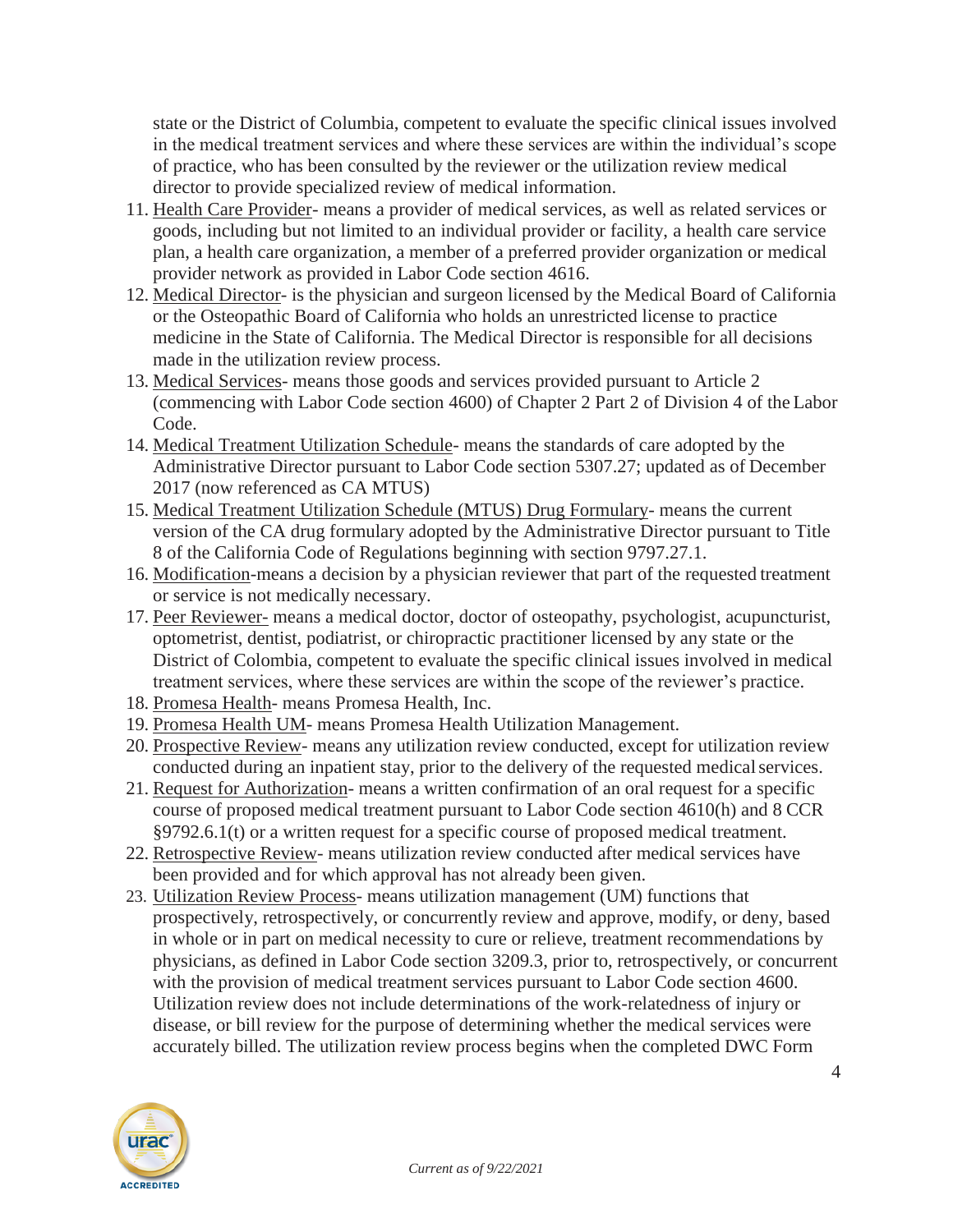RFA, or a request for authorization accepted as complete under section 9792.9.1(c)(2), is first received by the claims administrator, or in the case of prior authorization, when the treating physician satisfies the conditions described in the utilization review plan for prior authorization.

### 24. Written- includes a facsimile as well as communication in paper form.

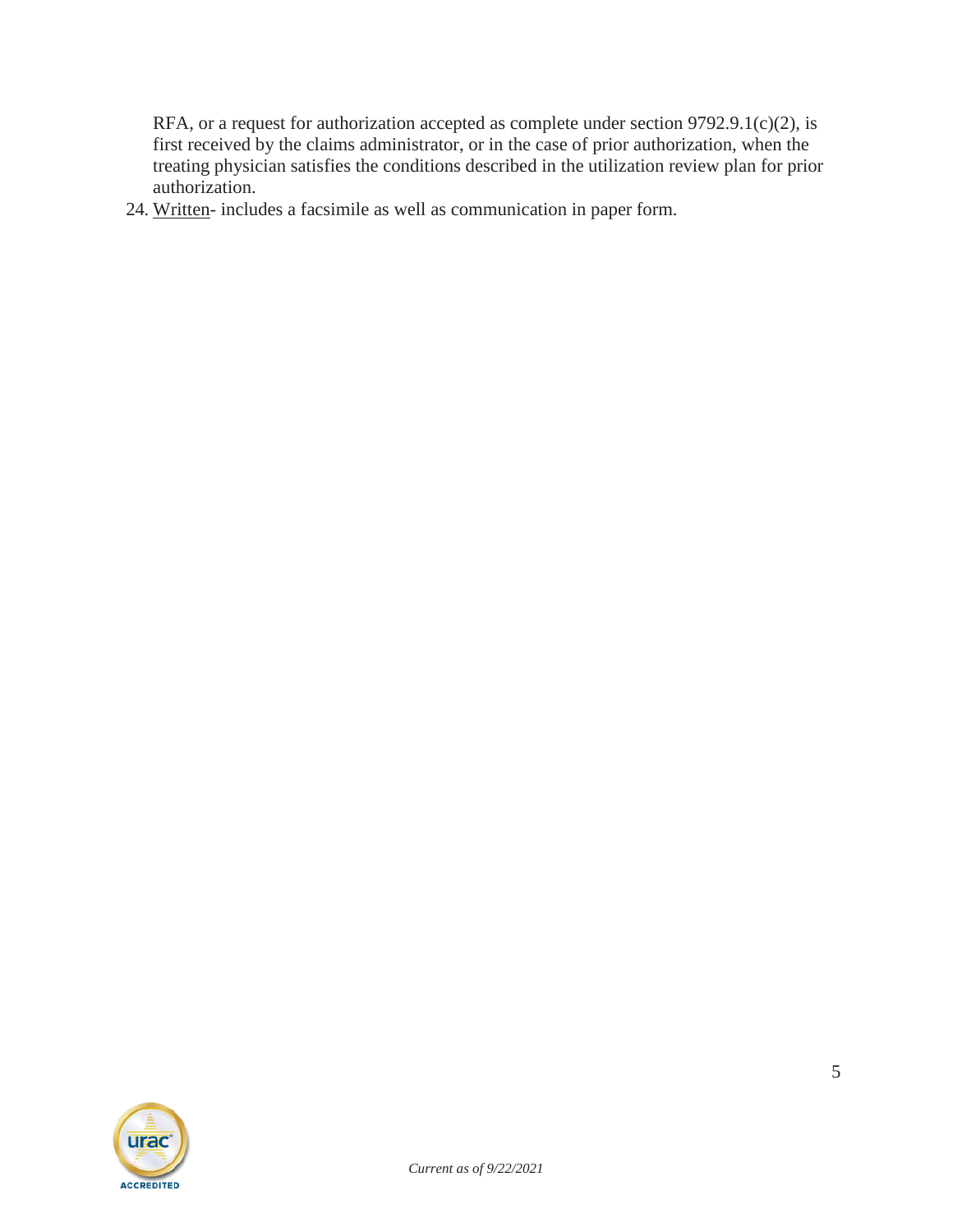## <span id="page-5-0"></span>**II. Promesa Health, Inc. Utilization Review PlanOverview**

### <span id="page-5-1"></span>**Introduction**

This document will serve as a filing of the utilization review plan of Promesa Health, the Utilization Review Organization (URO) providing services on behalf of all indirect insurer subsidiaries of AU Holding Company, Inc., Applied Risk Services (ARS), as well as any unaffiliated insurance carriers we have an agreement with to provide services. This filing will consist of a detailed description of the utilization review process utilized by Promesa Health UM. To comply with 8 CCR §9792.7(d), the complete utilization review plan consisting of the policies and procedures and a description of the utilization review process will be available to the public upon request. As a California Claims Administrator, Promesa Health UM has established and maintains this Utilization Review Plan and its Utilization Review Process in compliance with Labor Code§4610 et seq and applicable regulations.

Promesa Health UM makes this Utilization Review Plan available to the public by posting it on [https://promesa.auw.com.](https://promesa.auw.com,newtab/) Promesa Health's Utilization Review Plan may be available through electronic means or hard copy for a reasonable copy and postage fee that shall not exceed \$0.25 per page plus actual postage costs.

The purpose of the Promesa Health UM Process is to provide an assessment of clinical appropriateness and medical necessity of treatment requests and services provided pursuant to Article 2 commencing with Labor Code §4600 of Chapter 2 of Part 2 of Division 4 of the Labor Code for accepted and delayed claims. The Promesa Health UM department will perform functions that prospectively, retrospectively, or concurrently review and approve, modify, or deny based in whole or in part on medical necessity to cure and relieve, treatment recommendations by physicians prior to, retrospectively, or concurrent with the provision of medical treatment services. The Utilization Process does not include compensable/causally related determinations of the injury/disease process for the claim; nor does it address billing issues for the claim.

Promesa Health UM maintains our accreditation by the Utilization Review Accreditation Committee (URAC) to perform utilization reviews for workers' compensation claims. Promesa Health UM functions are governed by written policies and procedures which correspond to URAC requirements as well as the applicable California regulations and Medical Treatment Guidelines per Labor Code §5307.27.

#### <span id="page-5-2"></span>**Executive Summary**

Promesa Health, Inc. and ARS are wholly-owned subsidiaries of Applied Underwriters, Inc., which is a wholly-owned subsidiary of Bernard Acquisition Company, LLC. All indirect insurer subsidiaries of AU Holding Company, Inc. are wholly-owned subsidiaries of North American Casualty Co. All medical determinations are made based solely on medical necessity using approved, nationally-recognized standards of care along with state specific guidelines where appropriate. The entire process is outlined in this submission. All medical operations report to

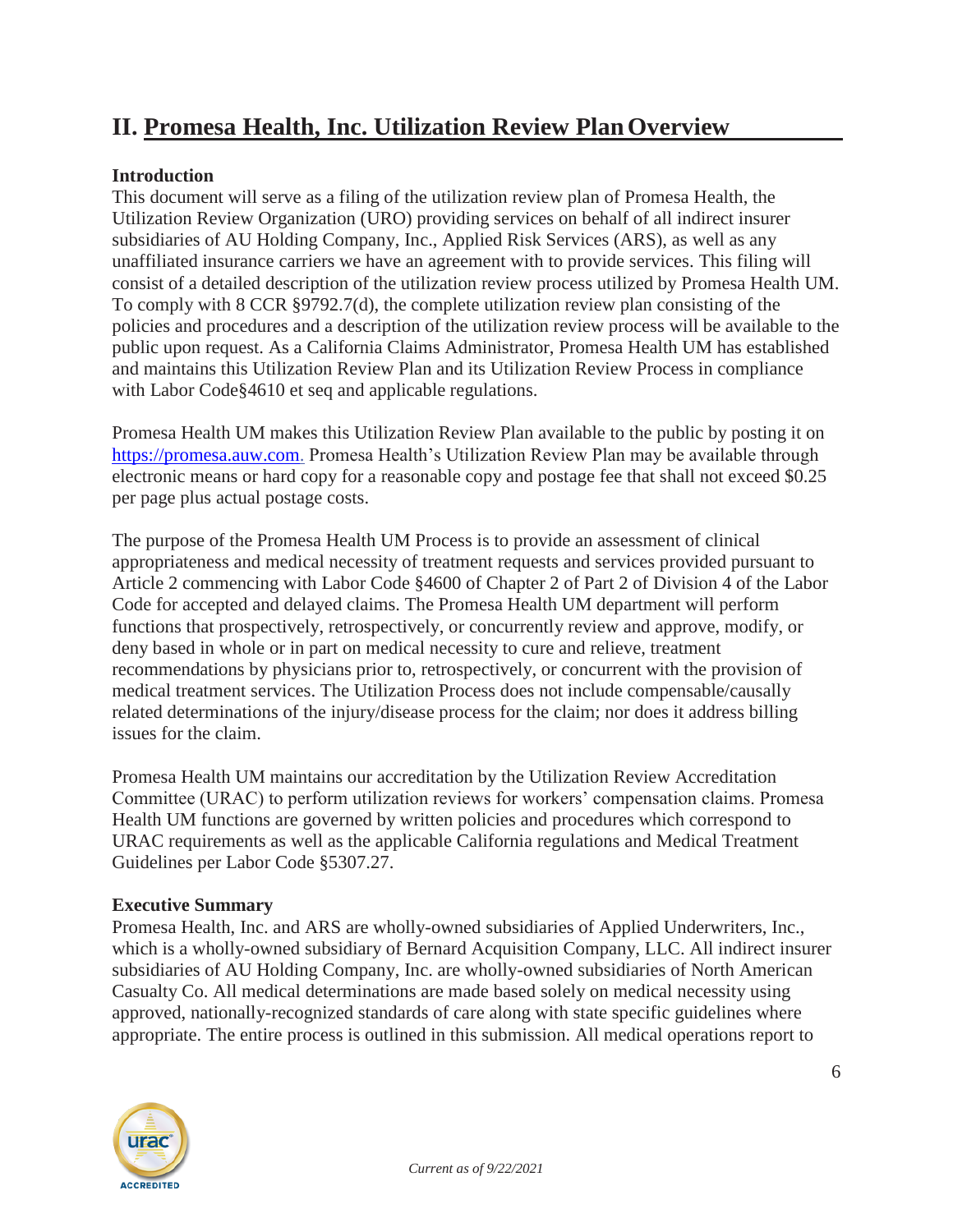the HCO Medical Director. The evaluation of the Medical Director's performance is in no way tied to financial outcomes.

#### <span id="page-6-0"></span>**Medical Director**

Pursuant to Labor Code §4610(g) and per 8 CCR §9792.7(a)(1), Promesa Health employs a Medical Director to oversee the Utilization Review Process. The Medical Director will hold an unrestricted license to practice in the State of California and is responsible for all decisions made during the utilization management process. Promesa Health's Medical Director is Jeffrey Liva, M.D., California Medical License #G154330; 30 Bayberry Dr., Saddle River, New Jersey, 07458; 201-444-3060.

#### <span id="page-6-1"></span>**Program**

The Medical Director is actively involved in the oversight of the utilization management, pharmacy, and medical networks departments of Promesa Health.

- 1. The Medical Director receives input and consultation from network physicians and other health care professionals through their participation in the Quality Management Committee, the Credentialing Committee, and meetings with the Promesa Health UM department.
- 2. The Medical Director annually reviews and approves the current Utilization Management policies and procedures ensuring that requests for authorization of medical treatment received from medical providers are in compliance with Labor Code §4610.

#### **Hours of Operation**

Promesa Health's UM department maintains the office hours of 8:00 AM to 7:30 PM Central Time, which include business hours of 9:00 AM to 5:30 PM Pacific Time in accordance with 8 CCR §9792.9.1(a)(3) on normal business days to afford health care providers the ability to request authorization of medical services for injured workers. In addition, medical providers can reach the Promesa Health UM department after hours via secure confidential facsimile (866-234- 4416) or voice mail (800-615-4320).

#### <span id="page-6-2"></span>**Physician Reviewer**

Review decisions to deny, or modify a request for medical treatment will be conducted by a physician reviewer in accordance with 8 CCR §9792.6.1(k), 9792.21 and 9792.23. The physician reviewer means a medical doctor, doctor of osteopathy, psychologist, acupuncturist, optometrist, dentist, podiatrist, or chiropractic practitioner licensed by any state or the District of Columbia; competent to evaluate the specific clinical issues involved in the medical treatment services being requested. The medical treatment services being requested will be within the physician reviewers' scope of practice/medical expertise.

Promesa Health UM contracts with URAC accredited Independent Review Organizations (IRO). IRO's Genex formally d/b/a PRIUM and Care Review are utilized for peer review services to ensure availability of high quality specialty matched reviewers as required by 8 CCR §9792.7(b)(2).

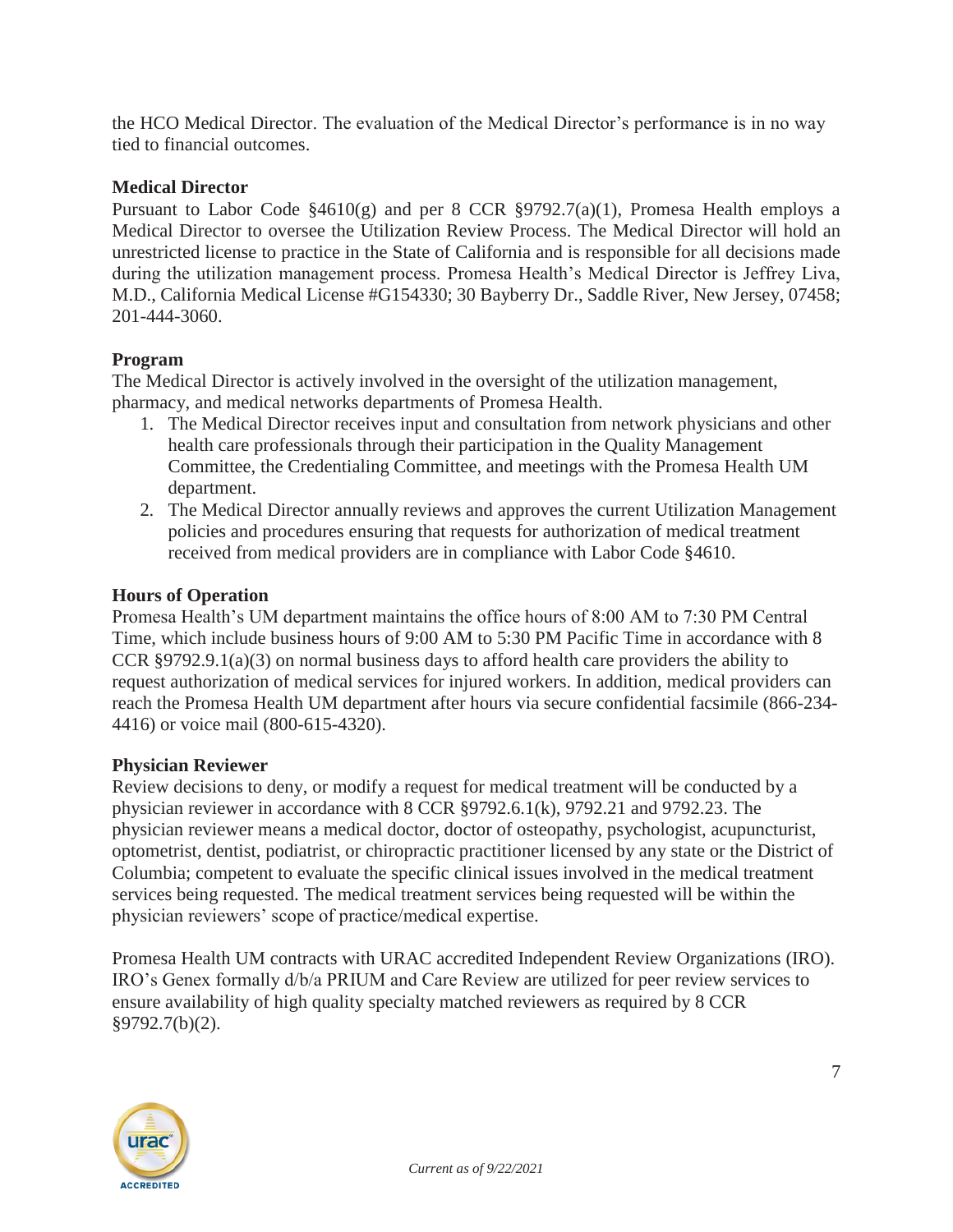URAC standards assure that accredited organizations performing peer review services are free from conflicts of interest and establish qualifications for physician reviewers; a policy is in place which prevents and financial incentives to doctors and other providers based on utilization review determinations (per  $4610(g)(4)$ ). These standards include verification of state licensure, credentialing of reviewers, address medical necessity and experimental treatment issues, have established reasonable time periods for standard and expedited reviews, and supports the use of an appeals process.

Promesa Health's Medical Director is involved in the monitoring and oversight of the aforementioned peer review organizations. Promesa Health's Medical Director randomly reviews peer review reports for appropriateness and completeness ensuring compliance with Labor Code section §4610. When issues are identified, these are discussed with the contracted IRO. Administrative action is taken on an as needed basis in regard to those identified concerns to maintain compliance with Labor Code §4610 to include the timeliness standards set forth in 8 CCR §9792.9.1.

Peer Review physicians are available at a minimum of four (4) hours per week during normal business hours of 9:00 AM to 5:30 PM Pacific Time to discuss the decision with the requesting physician per 8 CCR §9792.9.1.

### <span id="page-7-0"></span>**Non-Physician Reviewer**

Non-physician reviewers who consist of Registered Nurses will apply specified criteria to a particular request for medical treatment, may discuss criteria with the requesting physician, and may reasonably request necessary information to make a decision regarding the authorization request based on the information submitted and criteria utilized for the review. **Under no circumstances will a non-physician reviewer deny, or modify an authorization request for medical treatment/services.**

| UM Personnei          |                                                                             |  |  |  |
|-----------------------|-----------------------------------------------------------------------------|--|--|--|
| <b>Position Title</b> | <b>Job Duties</b>                                                           |  |  |  |
| <b>UM</b> Medical     | Provides oversight and guidance to Promesa Health including the             |  |  |  |
| Director              | department of Utilization Management, Quality Management Committee,         |  |  |  |
|                       | Provider Network Development, Medical Bill Review, and Promesa              |  |  |  |
|                       | Health Pharmacy. Qualifications: Shall be a board certified physician       |  |  |  |
|                       | who will maintain at all times an unrestricted medical license in the state |  |  |  |
|                       | of California. He/she will be in active medical practice at least eight (8) |  |  |  |
|                       | hours per week or be an otherwise qualified licensed physician with         |  |  |  |
|                       | administrative experience in utilization review oversight or quality        |  |  |  |
|                       | assessment.                                                                 |  |  |  |
| Manager of UM         | Responsible for keeping up-to-date information on individual state          |  |  |  |
|                       | regulations pertaining to UM services in the jurisdictions that Promesa     |  |  |  |
|                       | Health conducts UM review activity. The UM Manager monitors quality         |  |  |  |
|                       | data presented by the Promesa Health Data Specialist to the Promesa         |  |  |  |
|                       | Health Quality Management Committee (QMC) and is an active member           |  |  |  |

### <span id="page-7-1"></span>**UM Personnel**

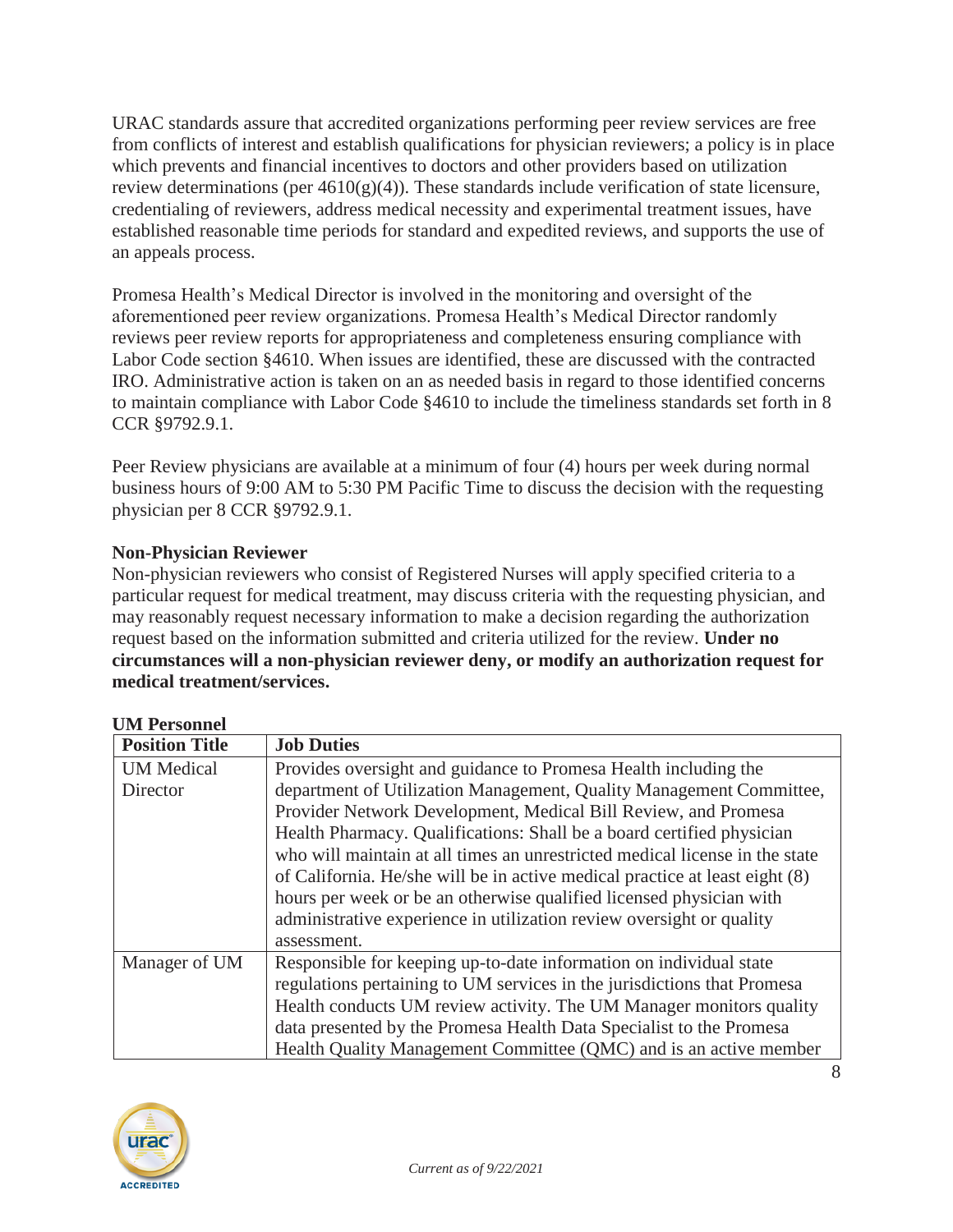| of this committee. The manager is also involved in development and<br>monitoring of quality improvement projects presented to the QMC on an<br>annual basis. Qualifications: Requires a current RN license with at least<br>five (5) years of clinical experience.                                                                                                                                                                                                                                                                                                                                                                                                                         |  |
|--------------------------------------------------------------------------------------------------------------------------------------------------------------------------------------------------------------------------------------------------------------------------------------------------------------------------------------------------------------------------------------------------------------------------------------------------------------------------------------------------------------------------------------------------------------------------------------------------------------------------------------------------------------------------------------------|--|
| Provides oversite of the UM processes that encompasses both the UM<br><b>UM</b> Supervisor<br>Specialist duties and the UM Nurse Reviewer duties. Oversight of the<br>UM processes also involves administering and monitoring the quality<br>review outcomes of both the UM Specialists and UM Nurse Reviewers to<br>include the inter-rater reliability reviews for UM. The supervisor is<br>responsible for monitoring the training of new UM employees and also<br>assists with updating UM processes, policies, and procedures for the UM<br>team. Qualifications: Requires a current RN license with at least three (3)<br>years of clinical experience; five (5) years is preferred. |  |
| <b>UM Nurse</b><br>Responsible for nurse reviewer duties and assigning cases requiring                                                                                                                                                                                                                                                                                                                                                                                                                                                                                                                                                                                                     |  |
| <b>Reviewer Team</b><br>medical necessity review determinations to available nurse reviewers.                                                                                                                                                                                                                                                                                                                                                                                                                                                                                                                                                                                              |  |
| Assignments are based on knowledge of the nurse reviewer's clinical<br>Leader<br>experience, current workload and, whenever possible, assigning the same<br>nurse reviewer throughout the continuum of the life of the claim.<br>Qualifications: Requires a current RN license with at least three (3) years<br>of clinical experience; five (5) years is preferred.                                                                                                                                                                                                                                                                                                                       |  |
| <b>UM Nurse</b><br>Reviews and processes requests for authorization of treatment/services                                                                                                                                                                                                                                                                                                                                                                                                                                                                                                                                                                                                  |  |
| and procedures related to inpatient and outpatient care based on medical<br>Reviewer                                                                                                                                                                                                                                                                                                                                                                                                                                                                                                                                                                                                       |  |
| necessity and appropriateness of the level of care. If the Nurse reviewer is                                                                                                                                                                                                                                                                                                                                                                                                                                                                                                                                                                                                               |  |
| unable to validate criteria related to the particular request, the request is<br>referred to a contracted peer review vendor for assignment to a physician                                                                                                                                                                                                                                                                                                                                                                                                                                                                                                                                 |  |
| peer reviewer to address the medical necessity and appropriateness of the                                                                                                                                                                                                                                                                                                                                                                                                                                                                                                                                                                                                                  |  |
| requested treatment/service/procedure. Qualifications: Requires a current                                                                                                                                                                                                                                                                                                                                                                                                                                                                                                                                                                                                                  |  |
| RN license with at least three $(3)$ years of clinical experience; five $(5)$                                                                                                                                                                                                                                                                                                                                                                                                                                                                                                                                                                                                              |  |
| years is preferred.<br>The contracted physician peer reviewer will review the available medical<br>Physician Peer                                                                                                                                                                                                                                                                                                                                                                                                                                                                                                                                                                          |  |
|                                                                                                                                                                                                                                                                                                                                                                                                                                                                                                                                                                                                                                                                                            |  |
|                                                                                                                                                                                                                                                                                                                                                                                                                                                                                                                                                                                                                                                                                            |  |
| Reviewer<br>information to address the medical necessity and appropriateness of the<br>level of care for the requested treatment, service or procedure. Peer                                                                                                                                                                                                                                                                                                                                                                                                                                                                                                                               |  |
| review services are provided by a contracted URAC accredited                                                                                                                                                                                                                                                                                                                                                                                                                                                                                                                                                                                                                               |  |
| Independent Review Organization which accepts responsibility for                                                                                                                                                                                                                                                                                                                                                                                                                                                                                                                                                                                                                           |  |
| maintaining credentialing information and quality review monitoring for                                                                                                                                                                                                                                                                                                                                                                                                                                                                                                                                                                                                                    |  |
| their peer reviewers. Qualifications: At least three (3) years of clinical<br>experience; five (5) years is preferred. Only Physician Peer Reviewers                                                                                                                                                                                                                                                                                                                                                                                                                                                                                                                                       |  |

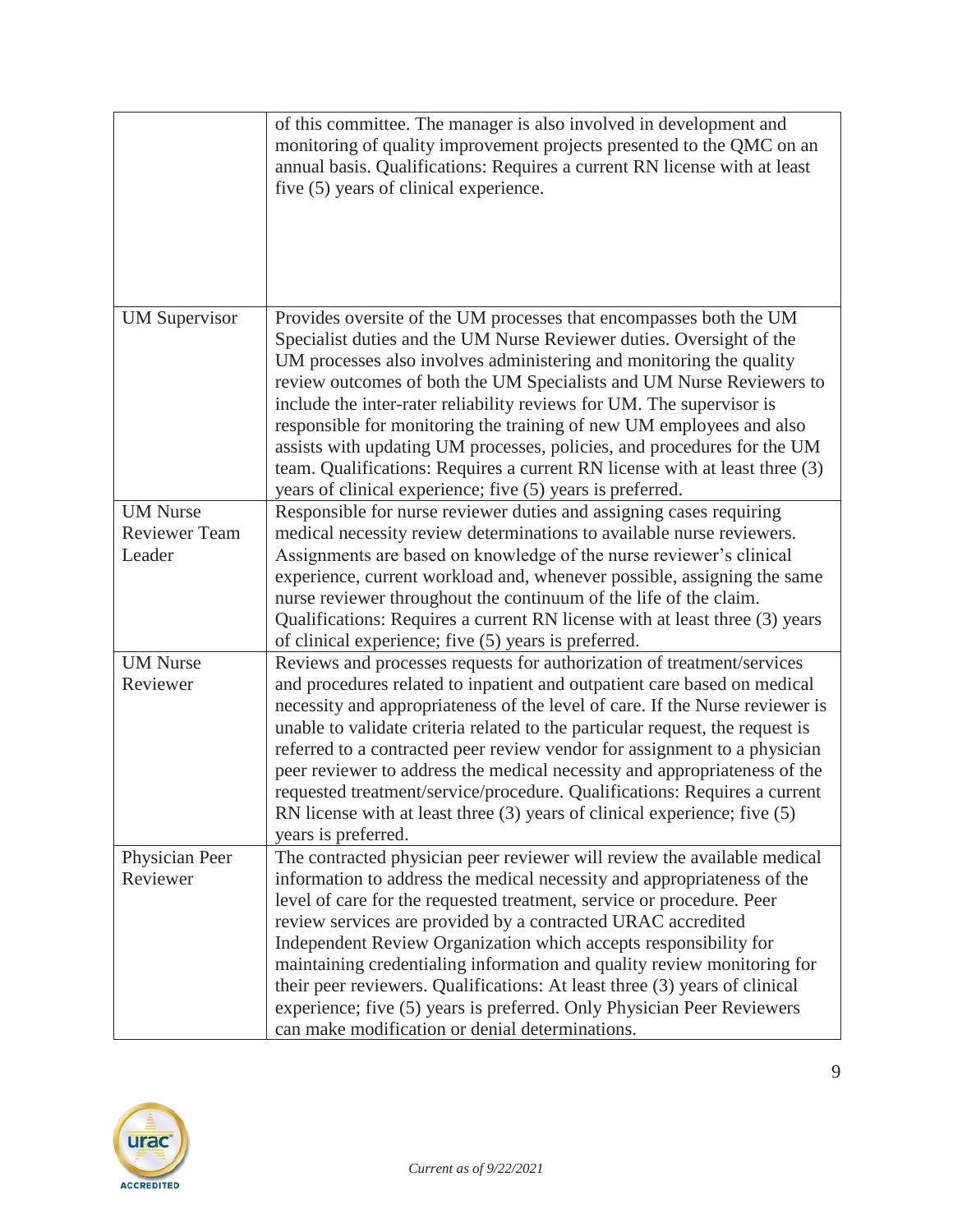| <b>UM</b> Specialist  | Responsible for UM Specialist duties and ensures all processes are          |
|-----------------------|-----------------------------------------------------------------------------|
| Team Leader           | performed according Promesa Health UM policies and procedures.              |
|                       | Trains and monitors newly hired UM Specialists. Maintains                   |
|                       | responsibility for administering and monitoring quality reviews, and inter- |
|                       | rater reliability reviews of the UM Specialists. Qualifications: Requires a |
|                       | high school diploma or GED; Associates degree preferred.                    |
| <b>UM</b> Specialists | Receives the initial valid requests for authorization (RFA) from medical    |
|                       | providers and/or claims adjuster and confirms claim information. Enters     |
|                       | all data into software for continuation of the medical necessity review     |
|                       | process. Qualifications-Requires a high school diploma or GED.              |

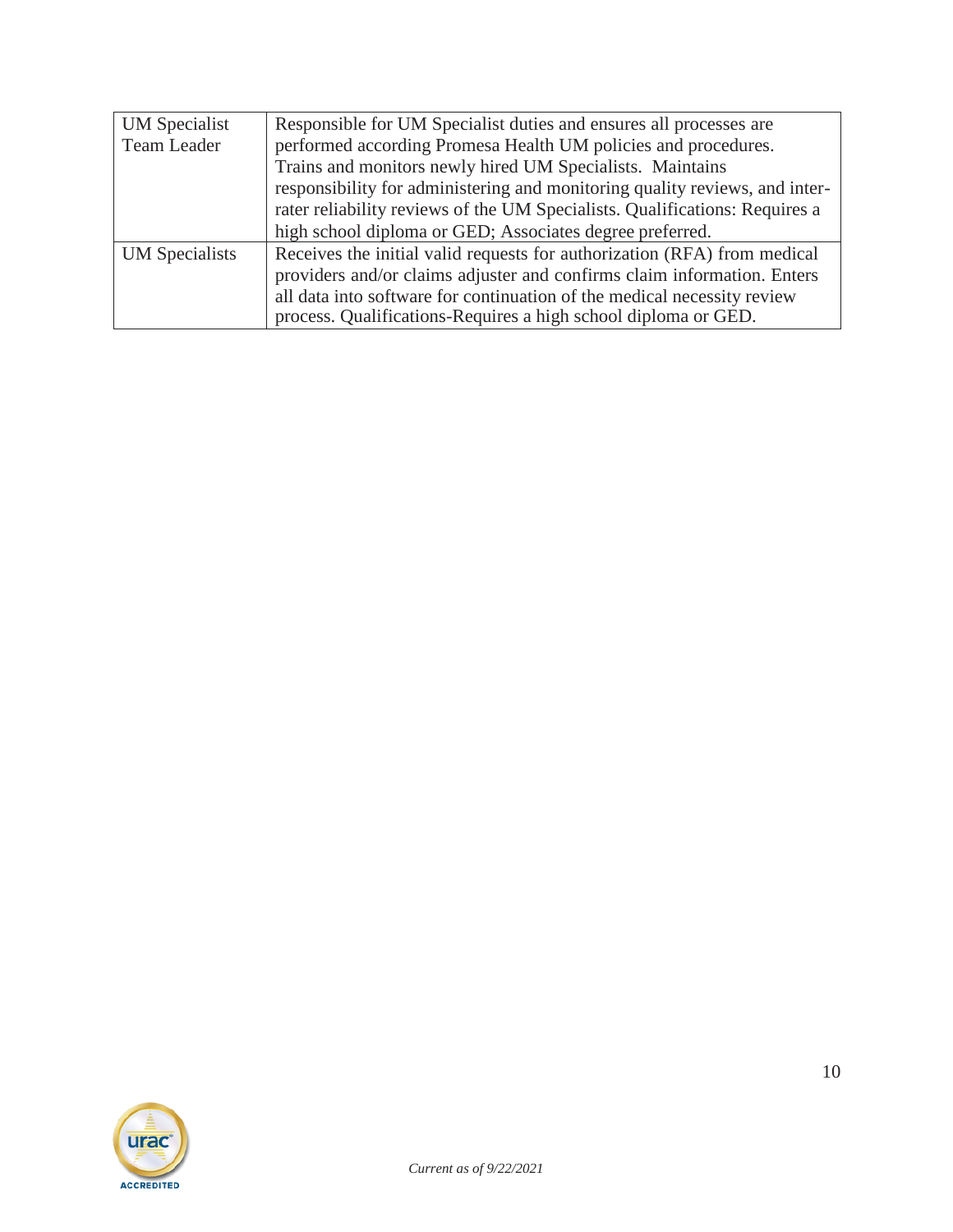## <span id="page-10-0"></span>**III. UM Process**

#### <span id="page-10-1"></span>**Receipt of Request for Medical Treatment**

The date of receipt of a valid DWC Form RFA is the date first received by the insurance company, employer, or the contracted Utilization Review Organization (URO).

Valid requests forwarded to Promesa Health UM are deemed received on the noted electronic date time stamp of the transmission. Facsimile requests received after 5:30 PM Pacific Time (7:30 PM Central Time) shall be deemed received the next business day.

Valid requests received by mail that have a valid post mark date will be deemed as received five (5) business days from the post mark date. In the absence of a valid postmark date, the request will be deemed as received based on the "received" date stamp by the entity receiving the Request for Authorization (RFA) first.

Where the valid DWC Form RFA is delivered via certified mail, with return receipt mail, the form, absent documentation of receipt, shall be deemed to have been received by the claims administrator on the receipt date entered on the return receipt.

#### <span id="page-10-2"></span>**Description of UM Process**

The valid request for authorization for a medical treatment/service as defined in 8 CCR§ 9792.6.1(d) must be in written form set forth on the "Request for Authorization (DWC Form RFA)", as contained in California Code of Regulations, title 8 section 9785.5. Upon receipt of a DWC Form RFA found to not identify the employee or provider, not identify a recommended treatment, is not accompanied by documentation substantiating the medical necessity for the requested treatment/service, or is not signed by the requesting physician or non-physician as allowed in section 9792.7; the DWC Form RFA will be sent back to the requesting entity marked "incomplete" specifying the rationale for the "incomplete" finding, no later than five (5) business days from receipt. The timeframe for a decision on a returned request for authorization shall begin anew upon receipt of the completed valid DWC Form RFA.

Requests for authorization (RFA's) of medical treatment/service can be received by the claims administrator and forwarded to the UM department, or the medical provider may send it directly to Promesa Health UM via facsimile or US Mail. The requests are validated at the time of receipt as to being in the proper written format as per California Code of Regulation 9792.9.1(a). This process begins with our UM Specialist, who validate that the RFA is signed by the requesting physician, that there is medical information attached addressing the request on the RFA, that the form is filled out fully and correctly, that the request is from an authorized treater, and that the request is for a compensable body part/condition to the claim. Once it has been determined the request is valid and for a compensable body part/condition for the claim the request is set up and forwarded onto the UM Nurse Reviewer who will also review the submitted information and confirm that the request is valid and compensable to the claim. If the request is

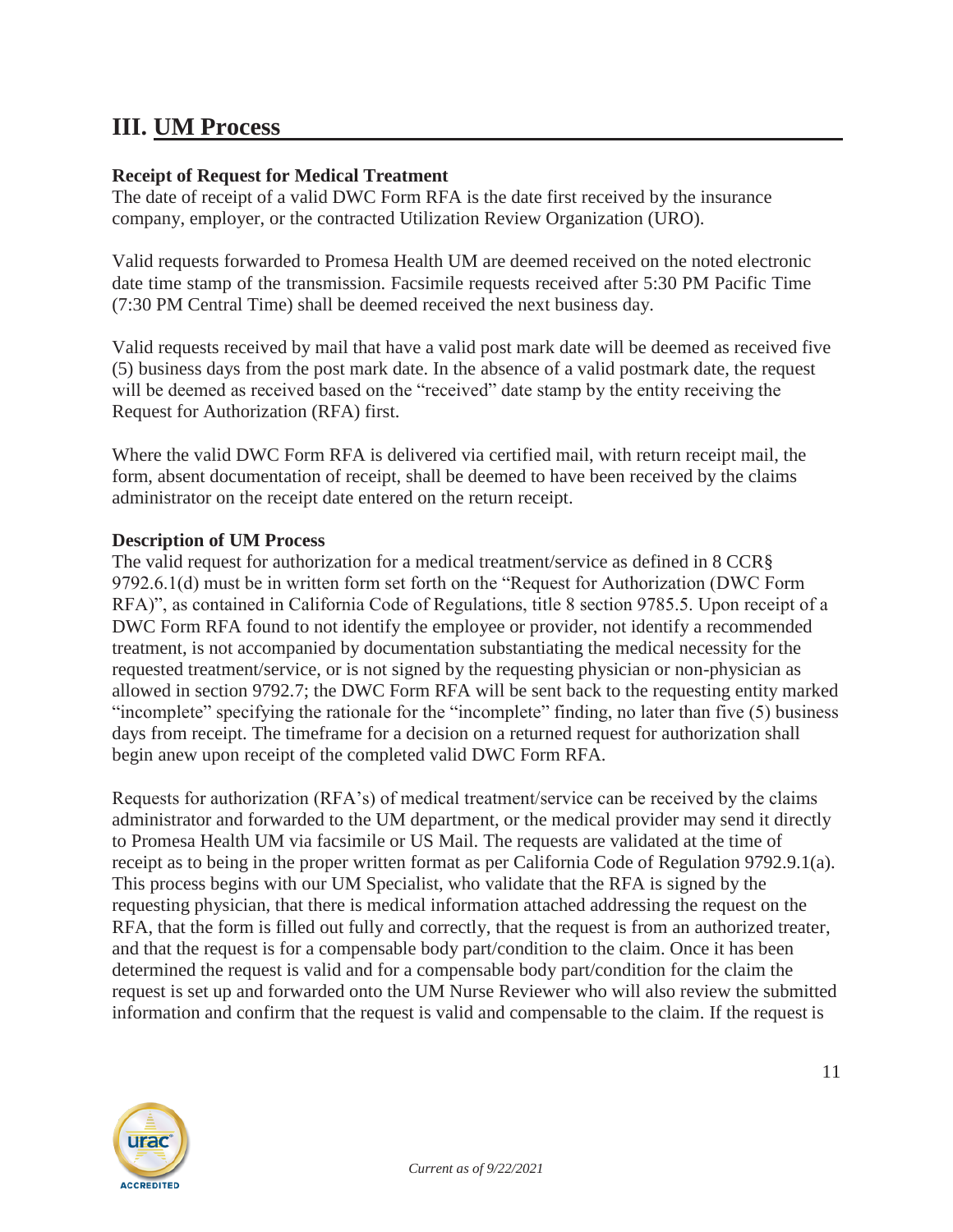found to be valid and compensable to claim, the UM Nurse Reviewer will continue with the UM process.

The claims administrator may elect to defer the submitted request for authorization on a medlegal basis, at which point the UM process will be terminated. Utilization review of a treatment recommendation shall not be required while the employer is disputing liability for an injury or treatment of the condition for which treatment is recommended pursuant to Labor Code §4062. If it is determined that the employer is liable for treatment of the condition for which treatment is recommended, the time for the employer to conduct retrospective utilization review shall begin on the date the determination of the employer's liability becomes final; the time to conduct prospective utilization review shall commence from the date of the receipt of newly submitted requests after the date of employers liability determination.

Medical providers that possess a direct contract with Promesa Health Networks department may be given the opportunity to refer claimants for limited services without obtaining prior approval from Promesa Health UM. The prior authorization process, discussed by the Manager of Medical Networks at the time of contract signing, requires the direct contract provider to only complete a Notification of Services form and fax it to Promesa Health. These services are documented in the claim notes and a copy is placed in the claim file to ensure proper reimbursement.

Emergency Health Care Services per 8 CCR §9792.6.1(i) is "health care services for a medical condition manifesting itself by acute symptoms of sufficient severity that the absence of immediate medical attention could reasonably be expected to place the patient's health in serious jeopardy". In accordance with 8 CCR §9792.9.1(e)(2) failure to obtain authorization prior to providing emergency health care services shall not be an acceptable basis for refusal to cover medical services provided to treat and stabilize an injured worker presenting for emergency health care services. Emergency health care services may be subject to retrospective review. Documentation for emergency health care services shall be made available to the claims administrator upon request.

CA Senate Bill 1160 updated parts of Labor Code 4610. Effective for all dates of injuries on or after January 1, 2018, 4610(b) states emergency treatment services and medical treatment rendered for a body part or condition that is accepted as compensable by the employer and is addressed by the medical treatment utilization schedule adopted pursuant to Section 5307.7, by a member of the medical provider network or health care organization, or by a physician predesignated pursuant to subdivision (d) of Section 4600, within the 30 days following the initial date of injury shall be authorized without prospective utilization review, except as provided in subdivision (c). The services rendered under this subdivision shall be consistent with the medical treatment utilization schedule. For treatment rendered by a medical provider network physician, health care organization physician, a physician predesignated pursuant to subdivision (d) of Section 4600, or an employer–selected physician, the report required under Section 6409 and a complete request for authorization shall be submitted by the physician within

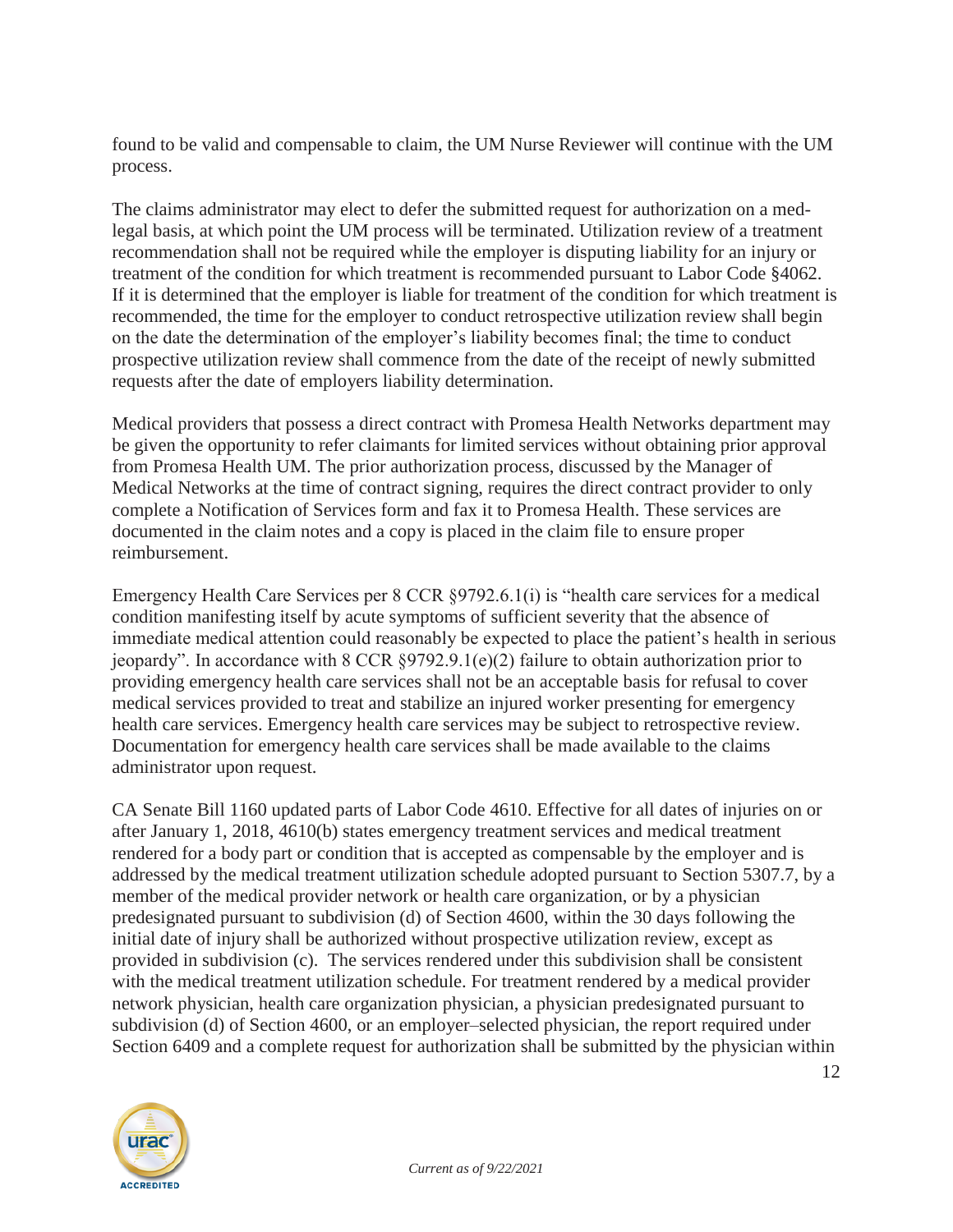five (5) days following the employee's initial visit and evaluation. Applied Risk Services and any unaffiliated carriers which have an agreement for us to provide services for will provide medical treatment for their covered injured employees via medical providers in their Promesa Health Medical Provider Network (MPN) or Promesa Health, Inc. Health Care Organization (HCO).

Under updated Labor Code 4610 (c), unless authorized by the employer or rendered as emergency medical treatment, the following medical treatment services rendered within the 30 days following the initial date of injury shall be subject to prospective utilization review:

- 1. Pharmaceuticals, to the extent they are neither expressly exempted from prospective review nor authorized by the drug formulary adopted pursuant to Section5307.27
- 2. Nonemergency inpatient and outpatient surgery, including all presurgical and postsurgical services.
- 3. Psychological treatment services.
- 4. Home health care services.
- 5. Imaging and radiology services, excluding x-rays.
- 6. All durable medical equipment, whose combined total value exceeds \$250.00, as determined by the official medical fee schedule.
- 7. Electrodiagnostic medicine, including, but not limited to, electromyography and nerve conduction studies.
- 8. Any other service designated and defined through rules adopted by the administrator director.

Treatment provided within the first 30 days from the initial date of injury to a compensable body part/condition by an in network medical provider, predesignated physician, or arranged by the employer is subject to the CA MTUS guidelines. Treatment outside of these specific guidelines will require prior authorization even if being provided within the initial 30 days from the date of injury.

### <span id="page-12-0"></span>**UM Process for Requests that Lack Information**

Prospective and retrospective requests for medical treatment with insufficient information available to make a medical necessity determination will be addressed in the following manner:

- 1. As soon as possible, but no later than the fifth business day of receipt of the request for prospective requests and 30 calendar days for retrospective requests, the UM staff will notify the requesting provider of the need for additional information to substantiate the request via written notice. The written notice will identify the information required to render the medical necessity determination.
- 2. Render a determination no later than the fourteenth calendar day of receipt of the original written request for prospective or concurrent reviews, or within 30 days of the request for retrospective reviews.
- 3. When there is insufficient information to render a medical necessity determination, the request will be forwarded to a physician peer reviewer to address. The physician peer reviewer may deny the request due to lack of medical information to substantiate the authorization request.

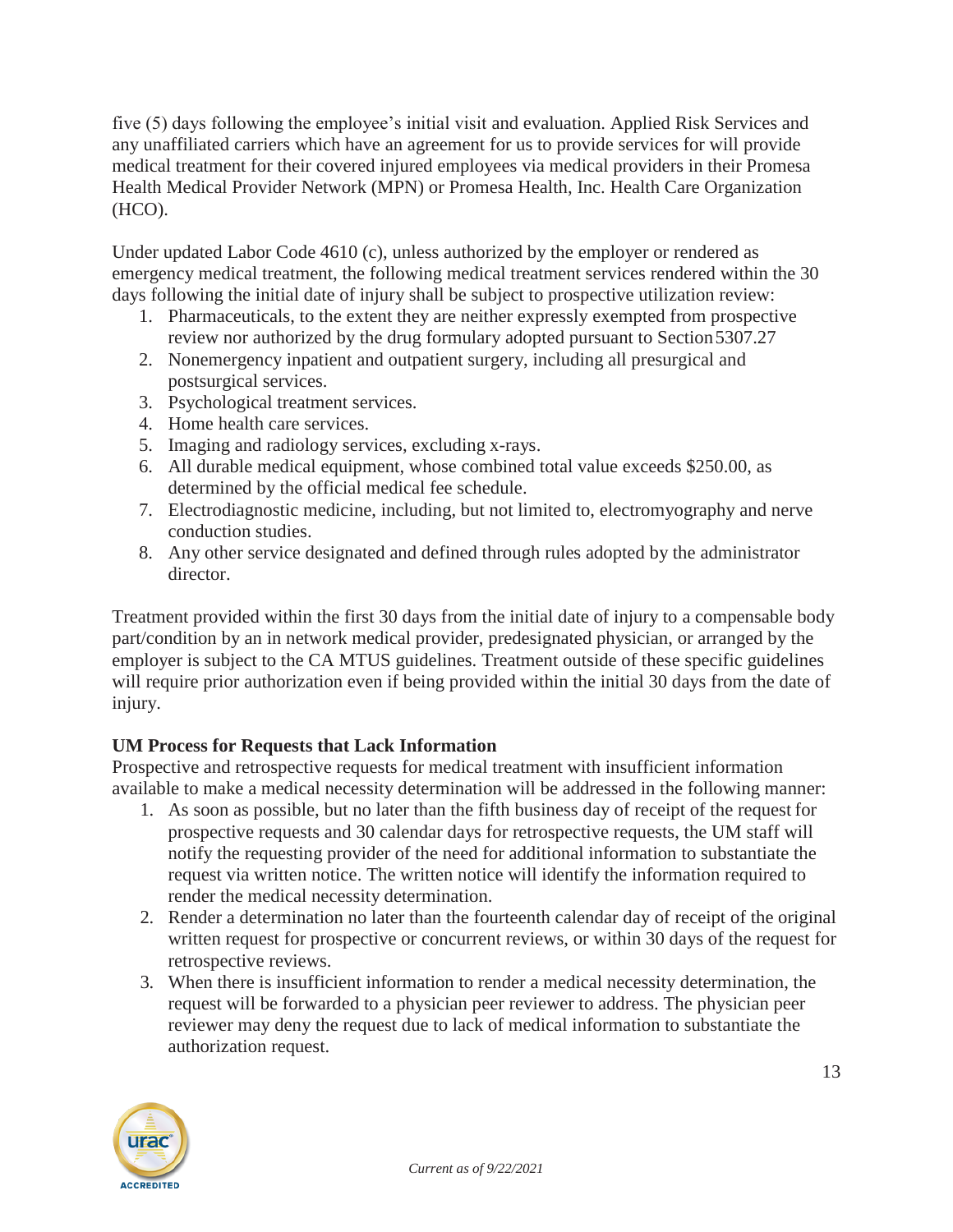Once a final determination is made, no later than the fourteenth calendar day, final notification will be sent to the requesting medical provider, injured worker, the injured worker's attorney if applicable, and the rendering service provider, if known, indicating the final determination. If the final determination is a denial due to lack of information, then a statement is included indicating the request will be reconsidered upon receipt of the requested information. Efforts to obtain information will be documented before issuing a denial due to lack of information per 8 CCR §9792.9.1(g).

#### <span id="page-13-0"></span>**Time Extension Physician Peer Determination**

The timeframe for decisions specified in subdivision (c) may only be extended under one or more of the following circumstances:

- 1. There is insufficient information to make the medical necessity determination;
- 2. An additional test or exam needs to be completed prior to being able to make a medical necessity decision, or;
- 3. A specialized consultation and review of medical information by an expert reviewer is required.

#### <span id="page-13-1"></span>**Process for Time Extension Notification**

Per 8 CCR §9792.9.1(f)(2)(A), if the circumstances listed above apply, a reviewer or nonphysician reviewer shall request the information from the treating physician within five (5) business days from the date of receipt of the request for authorization.

Per 8 CCR §9792.9.1(f)(2)(B), if any of the circumstances set forth in subdivisions (f)(1)(B) or (C) are deemed to apply following the receipt of a DWC Form RFA or accepted request for authorization, the reviewer shall within five (5) business days from the date of receipt of the request for authorization notify the requesting physician, the injured worker, and if the injured worker is represented by counsel, the injured worker's attorney in writing, that the reviewer cannot make a decision within the required timeframe, and request, as applicable, the additional examinations or tests required, or the specialty of the expert reviewer to be consulted. The reviewer shall also notify the requesting physician, the injured worker, and the injured worker's attorney, if applicable, the anticipated date on which a decision will be rendered.

Per 8 CCR §9792.9.1(f)(3)(A), if the information reasonably necessary to make a determination under subdivision  $(f)(1)(A)$  that is requested by the reviewer or non-physician reviewer is not received within fourteen (14) days from receipt of the completed request or authorization for prospective or concurrent review, or within 30 days of the request for retrospective review, the reviewer shall deny the request with the stated condition that the request will be reconsidered upon receipt of the information.

Per 8 CCR §9792.1(f)(3)(B), if the results of the additional examination or test required under subdivision (f)(1)(B) or the specialized consultation under subdivision (f)(1)(C), that is requested by the reviewer under this subdivision is not received within 30 days from the date of the request for authorization, the reviewer shall deny the treating physician's request with the stated

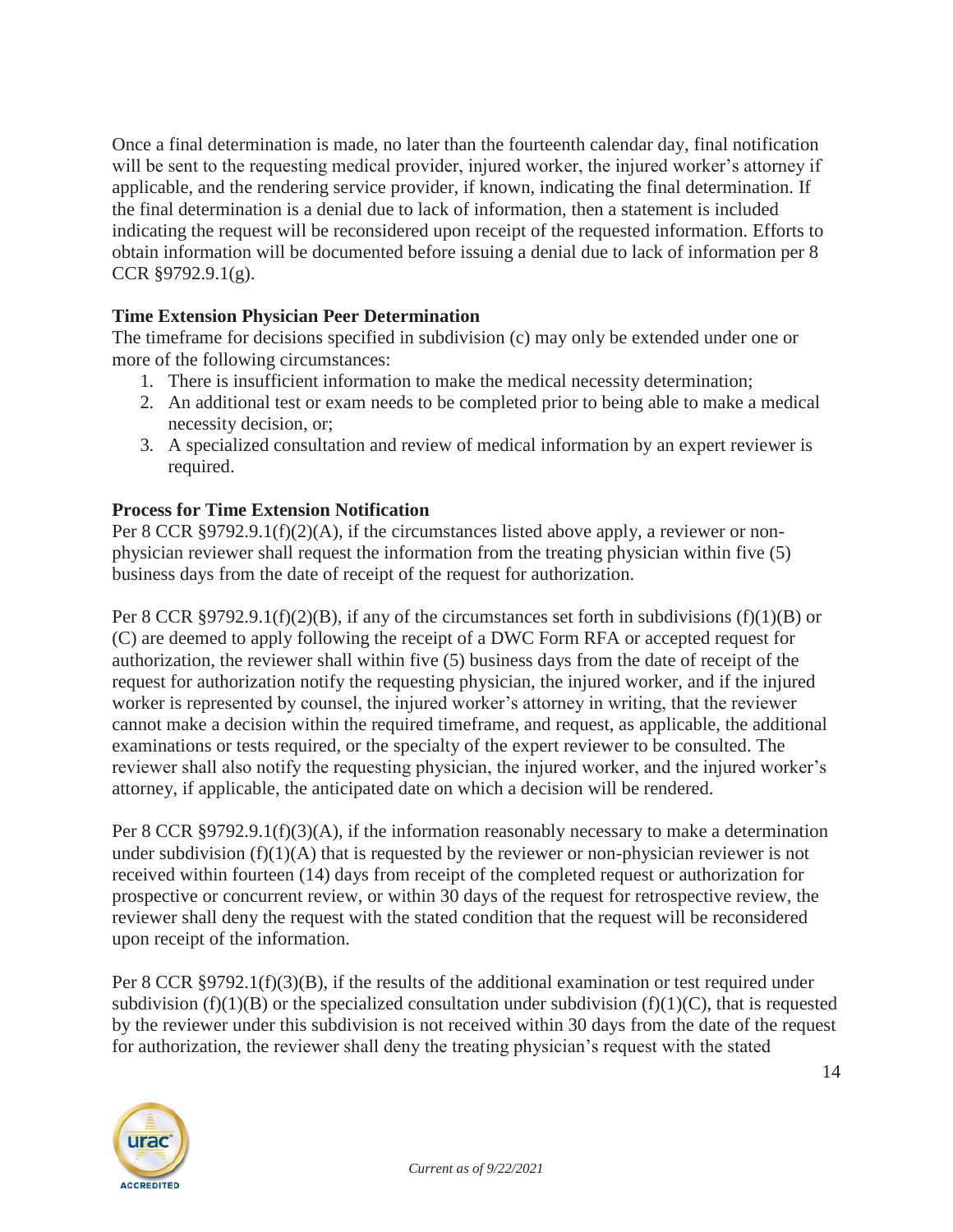condition that the request will be reconsidered upon receipt of the result of the additional examination, test, and/or specialized consultation.

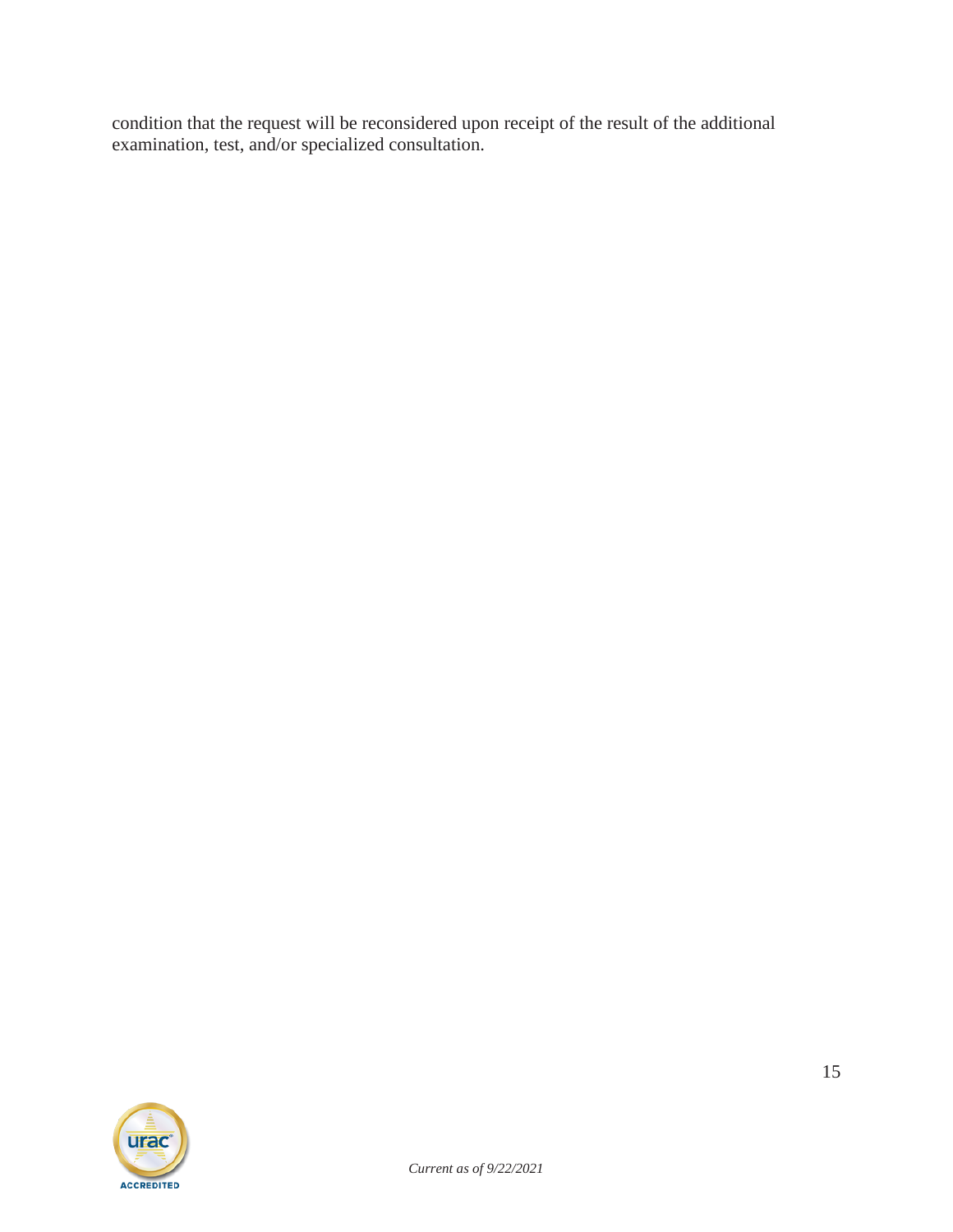## <span id="page-15-0"></span>**IV. Types of Review**

#### <span id="page-15-1"></span>**Prospective Review Process**

Prospective/non-urgent review determinations will be made as soon as possible based on the injured workers clinical situation, but in no case later than five (5) business days from the date of the receipt of the complete written request (if no additional information is requested/needed).

#### <span id="page-15-2"></span>**Concurrent Review Process**

Concurrent review means utilization review that is conducted during an acute inpatient hospital stay. In this instance, medical care shall not be discontinued until the requesting physician has been notified of the adverse determination and the requesting medical provider has agreed upon a care plan that is appropriate for the medical needs of the injured worker. In addition, the nonphysician provider of goods or services identified in the request for authorization shall be notified in writing of the adverse decision modifying, or denying a request for authorization; the communication to the non-physician provider will not contain the rationale, criteria or guidelines used for the adverse determination.

Medical care provided during a concurrent review shall be medical treatment that is reasonably required to cure or relieve the claimant from the effects of the industrial injury.

Concurrent review determinations will be made as soon as possible based on the injured workers clinical situation, but in no case later than 72 hours from the date and time of the receipt of the complete written request.

#### <span id="page-15-3"></span>**Expedited Review Process**

Expedited review per 8 CCR §9792.6.1 (j) means utilization review or independent medical review conducted when the injured worker's condition is such that the injured worker faces an imminent and serious threat to his or her health, including, but not limited to, the potential loss of life, limb or other major bodily function or normal timeframe for the decision-making process would be detrimental to the injured worker's life or health or could jeopardize the injured worker's permanent ability to regain maximum function. Prospective or concurrent requests for medical treatment necessitating an expedited review will be completed as soon as reasonably necessary but not more than 72 hours from date and time of receipt of the request.

#### <span id="page-15-4"></span>**Retrospective Review Process**

Requests for medical treatment received by the claims administrator or Promesa Health UM after services have been provided are deemed to be a retrospective authorization request. The requests which contain all the medical information to render a medical necessity determination will be delivered and communicated telephonically, then followed by written notification within 30 calendar days of receipt of the authorization request. The written notification will be sent to the requesting medical provider, injured worker, claimant attorney, if applicable, as well as the nonphysician provider of goods/services (if known).

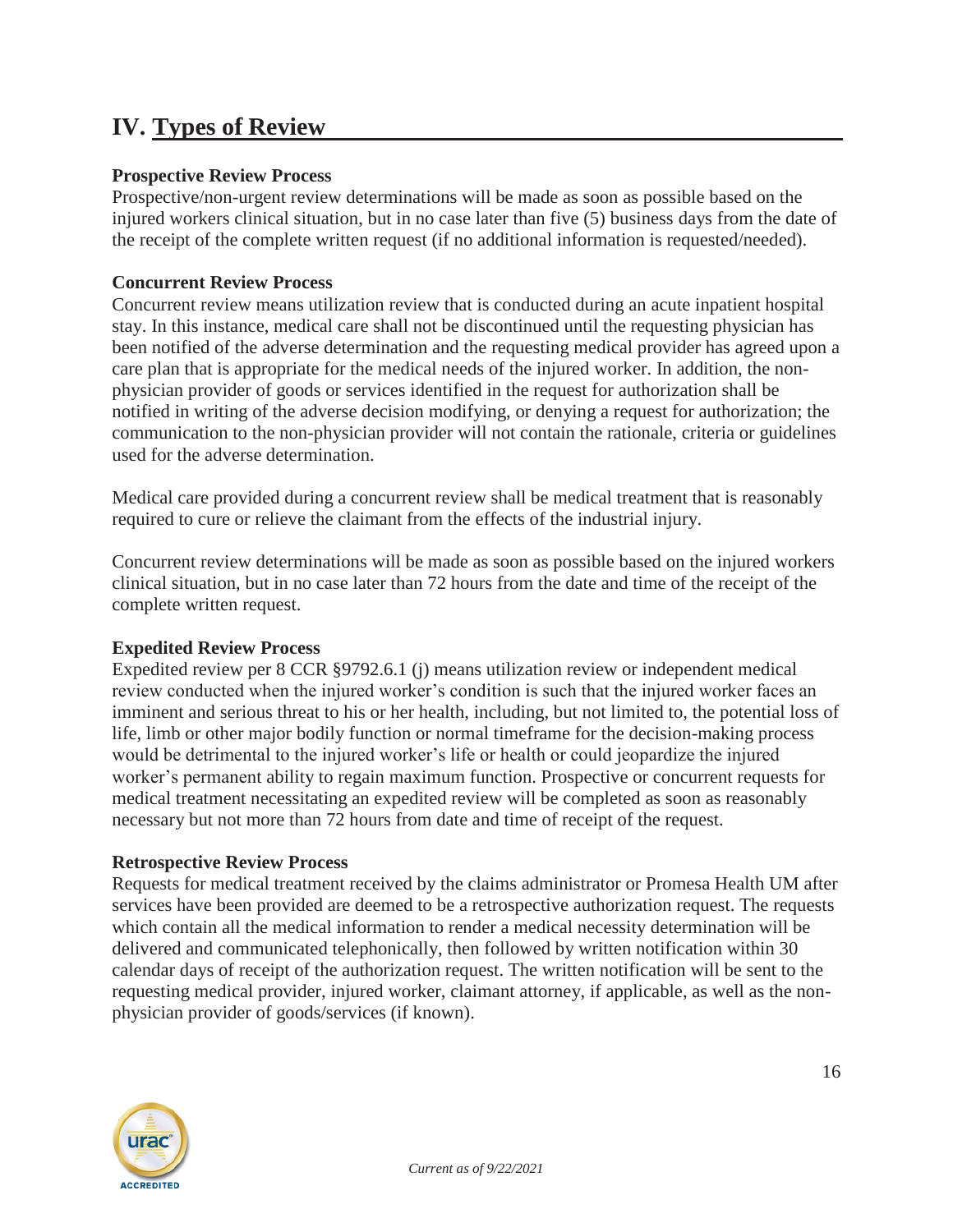# <span id="page-16-0"></span>**V. Treatment Guidelines**

## **Clinical Decision Support Tools**

The Promesa Health UM program utilizes nationally recognized review criteria and evidence based medicine guidelines as decision support tools to assist in medical necessity review determinations. The Promesa Health Medical Director, the Manager of UM and the Quality Management Committee review the guidelines and criteria when the guidelines/criteria are updated or revised, but no less than annually.

| <b>Criteria Set</b>        | <b>Description</b>                                                         |
|----------------------------|----------------------------------------------------------------------------|
| <b>CA MTUS/MD</b>          | CA MTUS is the first set of guidelines used for medical necessity as it is |
| Guidelines                 | recognized as presumptively correct on the issue of extent and scope of    |
|                            | medical treatment. Per Labor code section 5307.27(a) which addresses       |
|                            | updates to the CA MTUS and includes the incorporation of parts of the      |
|                            | ACOEM guidelines as well as the newly developed drug formulary (8          |
|                            | CCR §9792.20, 9792.22, 9792.23, 9792.24).                                  |
| <b>ACOEM</b>               | American College of Occupational and Environmental Medicine's              |
|                            | Occupational Medicine Practice Guidelines, when the request is not         |
|                            | covered in the updated CA MTUS guidelines.                                 |
| <b>Official Disability</b> | When requests for medical treatment are not addressed by CA MTUS,          |
| Guidelines (ODG)           | Promesa Health UM staff has the ability to use these guidelines for        |
|                            | authorization of treatment being reviewed.                                 |
| Inter-Qual Criteria        | These guidelines are utilized for medical treatment not addressed by CA    |
|                            | MTUS or ODG, as well as for appropriate levels of care.                    |
|                            | The criteria sets include:                                                 |
|                            | <b>Adult Acute Medical</b>                                                 |
|                            | <b>Adult Inpatient Rehabilitation</b>                                      |
|                            | <b>Adult Sub-acute; SNF</b>                                                |
|                            | Long Term Acute Care                                                       |
|                            | Care Management Criteria                                                   |
|                            | Durable Medical Equipment (DME)                                            |
| <b>Value Options</b>       | These guidelines will be used for medical treatment requests related to    |
|                            | mental health issues not specifically addressed in CA MTUS or ODG.         |
|                            | The criteria sets include:                                                 |
|                            | <b>Inpatient Services for Adults</b>                                       |
|                            | <b>Structured Day Treatment-Adult</b>                                      |
|                            | <b>Outpatient Services-Adult</b>                                           |

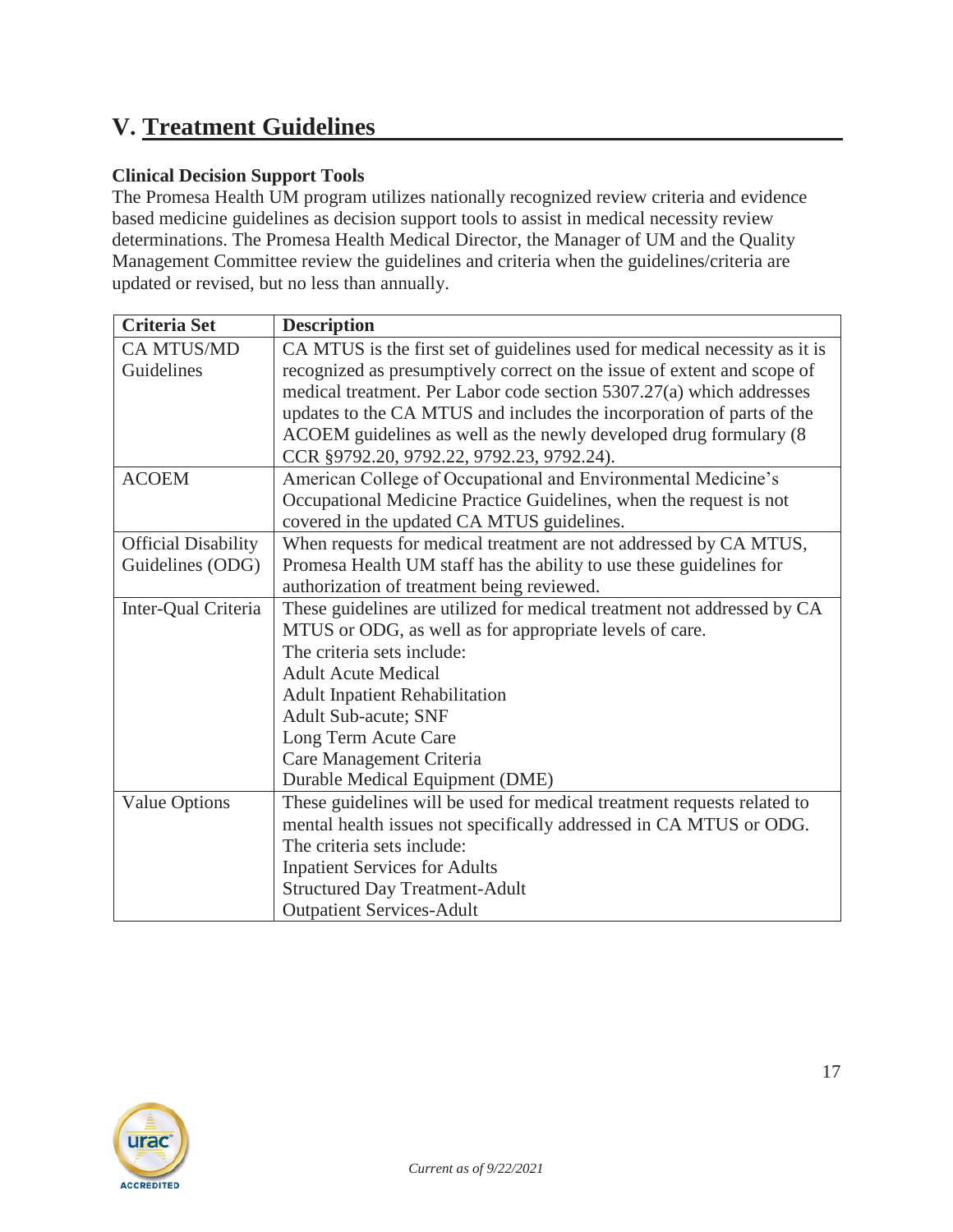### <span id="page-17-1"></span><span id="page-17-0"></span>**Notification of Authorization Determination Process**

Notification of approval determinations will be communicated to the requesting physician initially by phone or facsimile and followed up with the corresponding written notification. The written notice of the determination will include the date the request was received, medical treatment requested, specific medical treatment that has been approved, rendering service provider (if appropriate), and the date of the decision. Copies of the authorization letter will be sent by facsimile when the number is available, or by US Mail with proof of service to the requesting physician, the primary treating physician, injured worker's attorney (if applicable), the claims adjuster, defense attorney (if applicable), and the rendering provider of services. A copy is sent to the injured worker via US Mail with proof of service. It is Promesa Health, Inc.'s policy to provide all notifications (verbal and written) within twenty four (24) hours of the decision despite the regulation which allows the written determination to be sent within 2 business days for prospective reviews. All written notification correspondence is mailed or faxed within twenty four (24) hours of the UM decision.

#### <span id="page-17-2"></span>**Notification of Adverse Determination Process**

Peer review decisions to modify, or deny medical treatment related to prospective, expedited or concurrent review requests will be communicated to the requesting physician by phone or facsimile and followed up with a written notice within 24 hours of the decision. It is Promesa Health, Inc.'s policy to provide all notifications (verbal and written) within twenty four (24) hours of the decision despite the regulation which allows the written determination to be sent within 2 business days for prospective reviews. Written correspondence will be sent to the injured worker, the injured worker's attorney (if applicable), the requesting physician, the primary treating physician, defense attorney (if applicable), claims adjuster, and the rendering service provider (if known). The notification sent to the rendering service provider will NOT contain the medical rationale, criteria/guidelines used in reaching the adverse determination. A copy of the adverse determination will be sent to the injured worker via US Mail with proof of service. Information contained in the adverse determination notifications include:

- 1. Date on which the DWC Form RFA was first received.
- 2. Date decision was rendered.
- 3. Description of the specific course of proposed medical treatment for which authorization was requested.
- 4. A list of all medical records reviewed.
- 5. A specific description of the medical treatment approved, if any.
- 6. A clear, concise, and appropriate explanation of the reasons for the reviewing physician's decision, including the clinical reasons regarding medical necessity and a description to modify, or deny a medical service due to incomplete or insufficient information. The decision shall specify the reason for the decision and specify the information that is needed. A description of clinical guidelines or medical criteria used in the decision process will be listed.

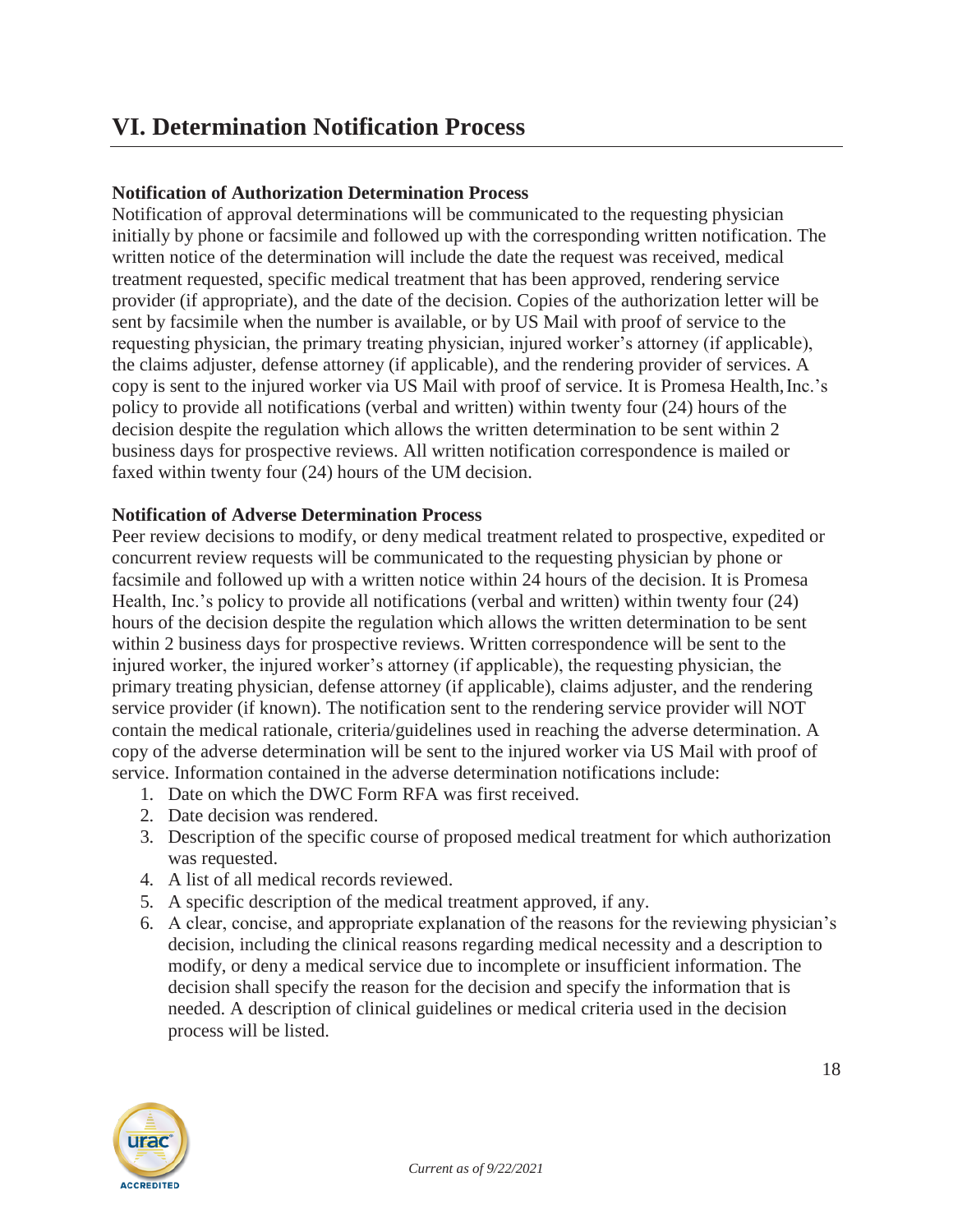- 7. The application for Independent Medical Review, DWC Form IMR, accompanied by an envelope addressed to the Administrative Director to submit the IMR. All fields on the form, except for the signature of the employee, must be completed by the claims administrator.
- 8. A clear statement advising the injured worker that any dispute shall be resolved in accordance with the independent medical review provisions of Labor Code section 4610.5 and 4610.6, and that any objection to the utilization review decision must be communicated by the injured worker, the injured worker's representative, or the injured worker's attorney on behalf of the injured worker on the enclosed Application for Independent Medical Review, DWC Form IMR, within 10 days after the service of the utilization review decision to the employee for formulary disputes, and within 30 days after the service of the utilization review decision to the employee for all other medical treatment disputes.
- 9. The following language, "You have the right to disagree with decisions affecting your claim. If you have questions about the information in this notice, please call your claims adjuster (name of adjuster), at (adjuster phone contact). However, if an attorney represents you, please contact your attorney instead," and "For information about workers' compensation claims process and your rights and obligations, go to [www.dwc.ca.gov](http://www.dwc.ca.gov/) or contact an information and assistance (I&A) office of the state Division of Workers' Compensation. For recorded information and a list of offices, call toll free 1-800-736-7401".
- 10. The name and specialty of the reviewer or expert reviewer, the telephone number of the peer reviewer or expert reviewer.
- 11. Hours of availability for the reviewer or the medical director for the treating physician to discuss the decision which shall be, at a minimum, 4 hours per week during normal business hours, 9:00 AM to 5:30 PM Pacific Time, or an agreed upon scheduled time to discuss the decision with the requesting physician. In the event the reviewer is unavailable, the requesting physician may discuss the written decision with another reviewer who is competent to evaluate the specific clinical issues involved in the medical treatment services.
- 12. Initial adverse determinations will also contain Promesa Health UM's internal appeal process information.

### <span id="page-18-0"></span>**Optional Internal Appeals Process**

Optional Internal Appeals Process language: If you disagree with our decision, you have the option to request an internal appeal directly from Promesa Health, Inc. To participate in the internal appeal process, you must request the internal appeal in writing within ten (10) calendar days from the decision date of the modification or denial. Fax your request, clearly marking it as an appeal, with any additional available medical information, to 1-877-853-6853. You may also submit your internal appeal request via US Mail to Promesa Health, Inc., ATTN: Appeals. The internal appeal will be processed and a decision rendered no later than 30 calendar days from the initial decision date.

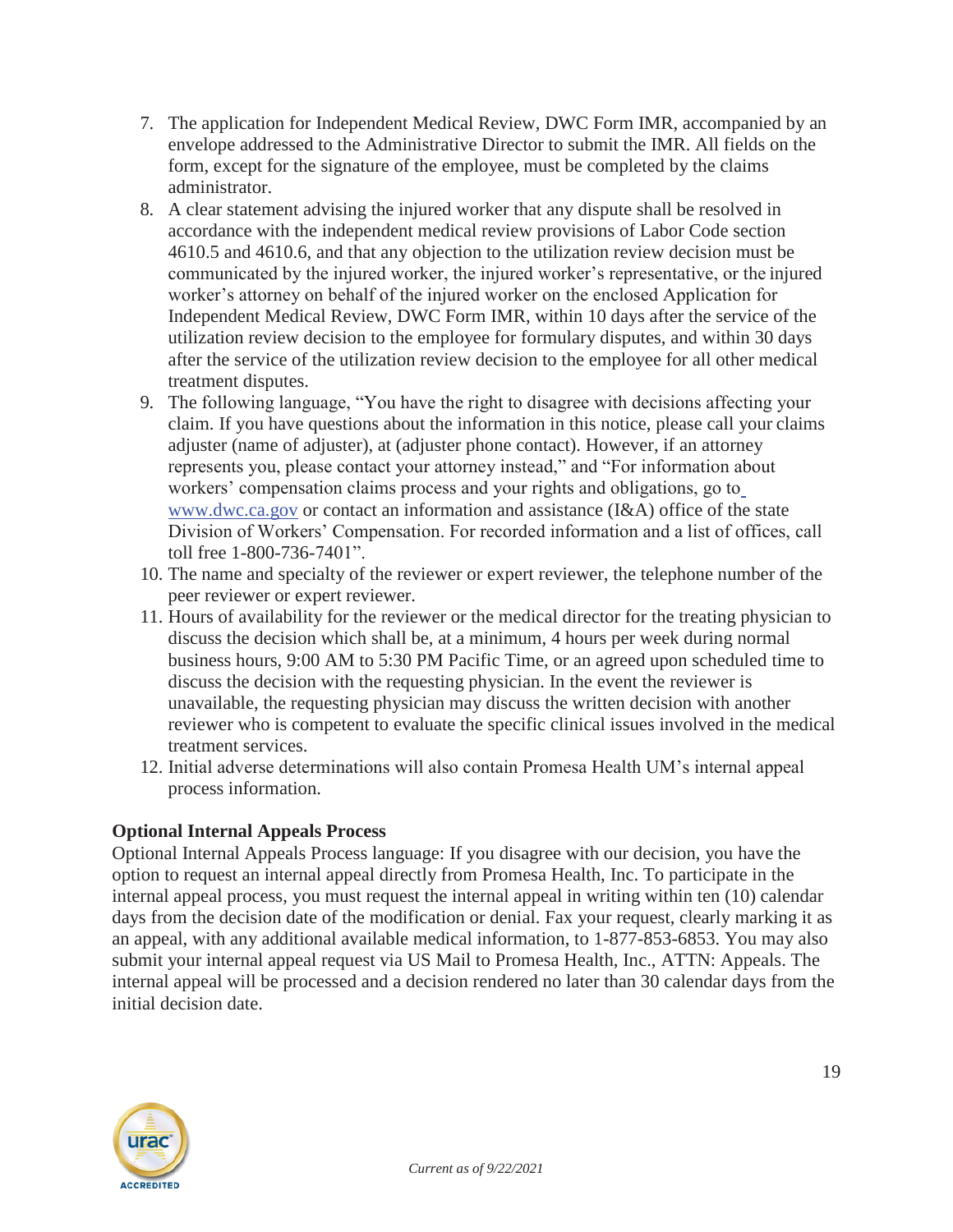Participation in the Promesa Health internal appeals process is a voluntary process that neither triggers nor bars use of the dispute resolution procedures of Labor Code section 4610.5 and 4610.6, but may be pursued on an optional basis. Participation in this voluntary appeal process neither tolls nor extends the timeframe limits to submit a request for IMR through the California DWC dispute resolution process per provisions of Labor Code section 4610.5 and 4610.6 as noted above.

A peer reviewer not involved in the initial medical necessity review, will review the appeal request based on additional information submitted to Promesa Health, or if no additional information is available the peer reviewer will make the medical necessity decision based on information currently available.

Upon completion of Promesa Health's internal appeal process, be advised that your appeal rights are exhausted unless otherwise permitted through the DWC State Independent Medical Review process. Please refer to the attached DWC Form IMR for further instructions.

## <span id="page-19-0"></span>**Adverse Determination Timeframe Duration**

A utilization review decision to modify, or deny a request for authorization of medical treatment shall remain effective for twelve (12) months from the date of the decision without further action by the claims administrator with regard to any further recommendation by the same physician for the same treatment unless the further recommendation is supported by a documented change in facts material to the basis of the utilization review decision.

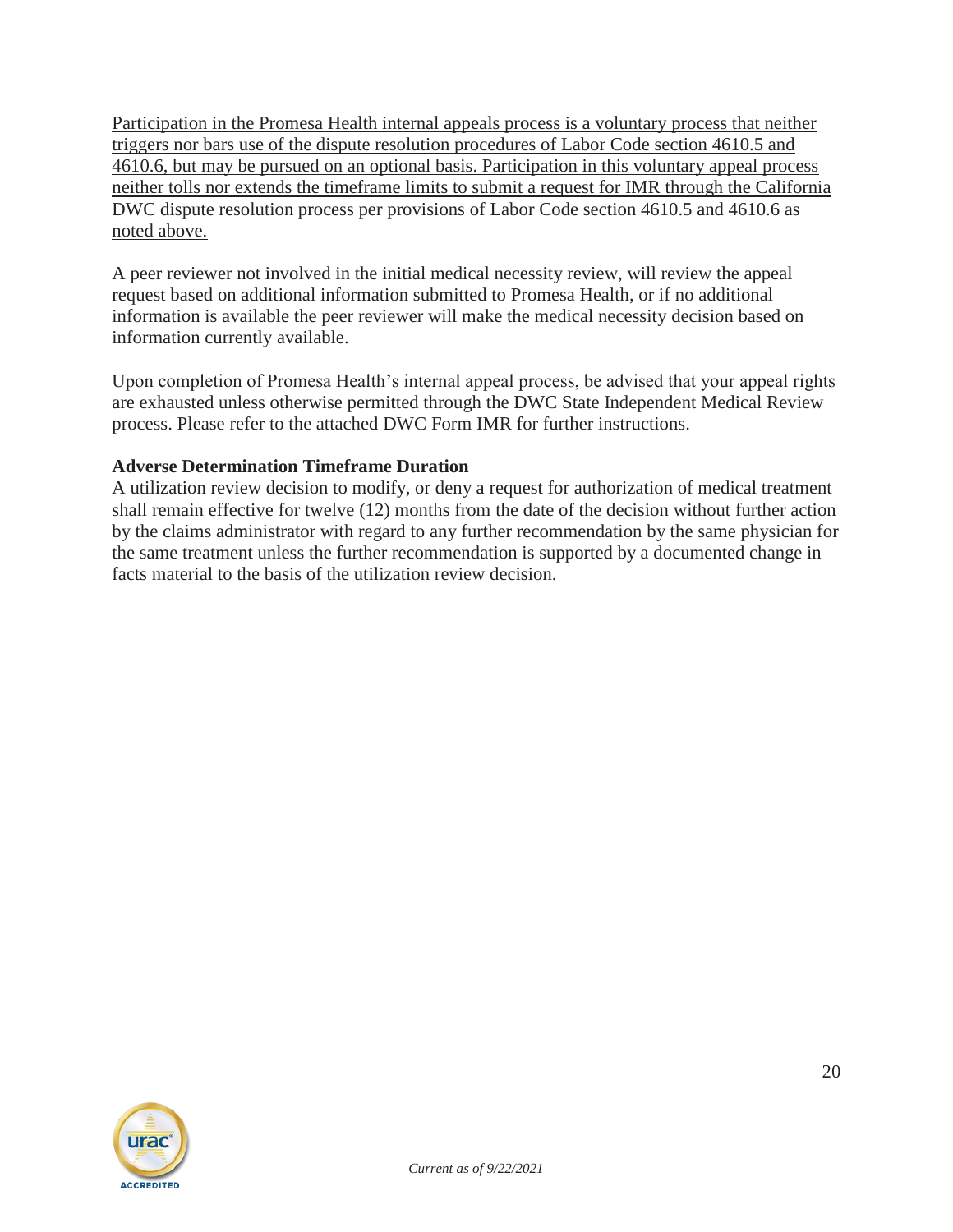## <span id="page-20-0"></span>**VII. Confidentiality and Security**

### **Confidentiality Policy**

Promesa Health will protect the confidentiality of all individually identifiable health information (IIHI) obtained during the UM process. It is the responsibility of Promesa Health employees, committee members and board members to preserve the confidentiality of IIHI.

IIHI obtained by Promesa Health staff members about an injured worker is to be used solely for identification purposes during the determination process for medical necessity of a particular request for medical treatment. This information will not be shared with anyone not directly involved in this process unless written permission is obtained from the injured worker.

Members of Promesa Health Client Services, Bill Intake, Medical Bill Review, Promesa Health Pharmacy, Medical Networks, UM, and the Medical Director will have access to IIHI only to the extent necessary to perform their specific job duties. The IT department is responsible for loading the software onto staff member's computers. The Internal Auditor is responsible for granting access to software in accordance with guidelines set by each staff member's supervisor/manager. Access to the Claims Management System is secured by password access.

Information containing IIHI may be received by Promesa Health staff by:

- 1. Orally via the telephone or from the claims adjuster
- 2. Written form via secure toll-free facsimile
- 3. Written form via the US mail
- 4. Written form via our IRO vendor's secure FTP/website.

The following information containing IIHI may be distributed by Promesa Health staff, by any of the above mentioned routes:

- 1. Medical necessity determination letters containing IIHI will be faxed or mailed to only those parties that require notification of the determination.
- 2. IIHI transferred electronically to a contracted Peer Review Organization will include only that information necessary for the peer reviewer to make a medical necessity determination.

All Promesa Health staff members, including both committee members as well as board members, are responsible for preserving the confidentiality of the claimant's IIHI by utilizing the information only for the purpose of completing their assigned job duties. They are required to sign a confidentiality agreement upon hire or at the time of policy implementation stating that they understand their responsibility to preserve confidentiality. This form is signed by both clinical and non-clinical staff members, and the UM staff update this document annually.



21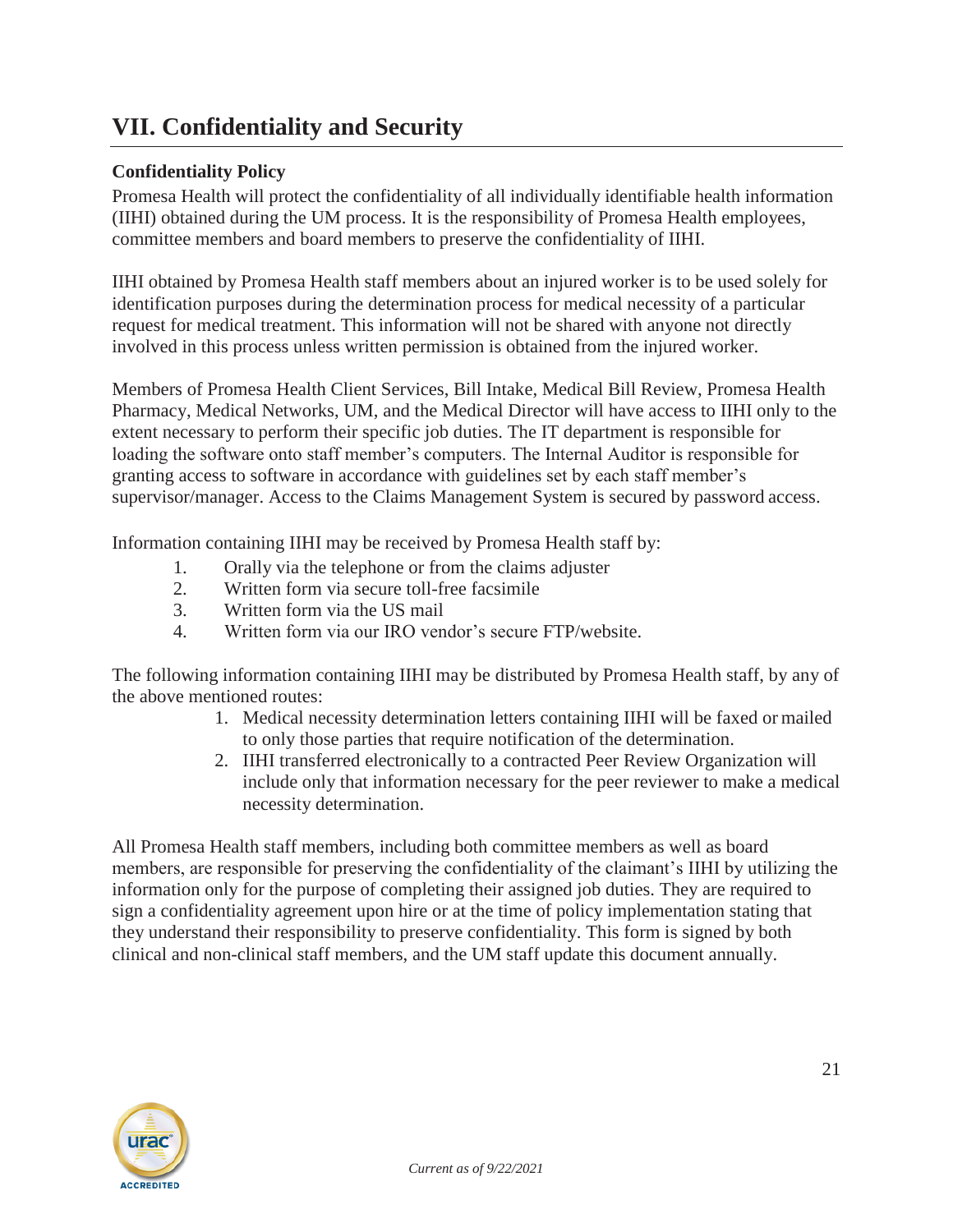## **VIII. Electronic Reporting to State**

Promesa Health shall provide electronic documents for every utilization review performed by Promesa Health UM as required under Labor Code §4610(o) in the format prescribed by the CA DWC.